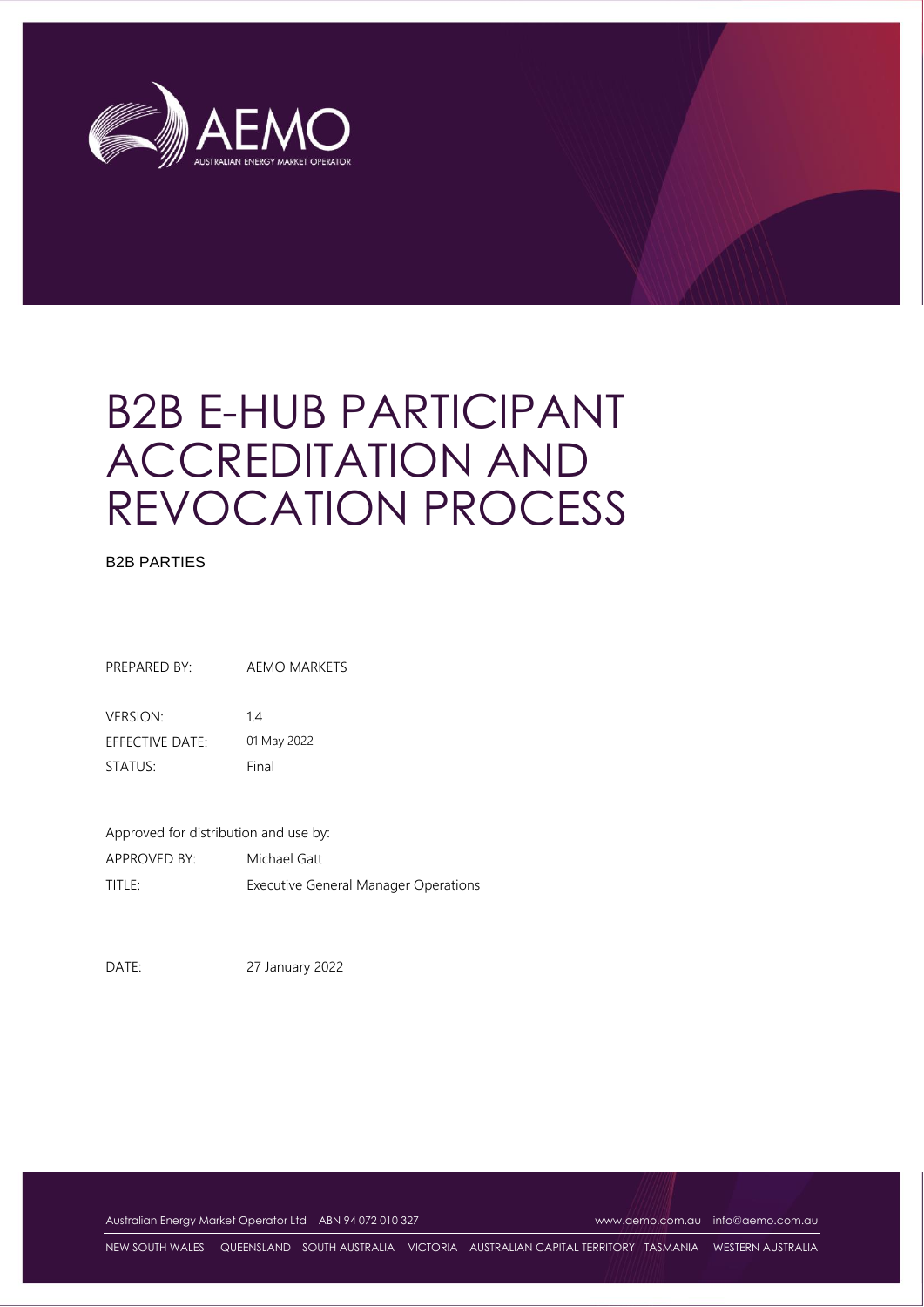

# **VERSION RELEASE HISTORY**

| Version | <b>Effective Date</b> | Summary of Changes                                                                                                                                                                                                                                               |
|---------|-----------------------|------------------------------------------------------------------------------------------------------------------------------------------------------------------------------------------------------------------------------------------------------------------|
| 1.0     | 1 Dec 2017            | First Issue.<br>Document incorporates:<br>National Electricity Amendment (Expanding competition in metering and<br>$\bullet$<br>related services) Rule 2015 No. 12<br>National Electricity Amendment (Updating the electricity B2B framework) Rule 2016<br>No. 6 |
| 1.1     | 1 Dec 2017            | Amended to incorporate requirements for MSATS Browser (LVI).                                                                                                                                                                                                     |
| 1.2     | 3 Jun 2019            | Amended to incorporate feedback from participants after the commencement of<br>accreditation and to incorporate requirements for Third Party B2B Participants                                                                                                    |
| 1.3     | 24 Oct 2021           | Update to incorporate National Electricity Amendment (Wholesale demand response<br>mechanism) Rule 2020 No. 9                                                                                                                                                    |
| 1.4     | 01 May 2022           | Amended to clarify that a subset of transactions can be performed to obtain<br>accreditation when approval has been granted by AEMO.                                                                                                                             |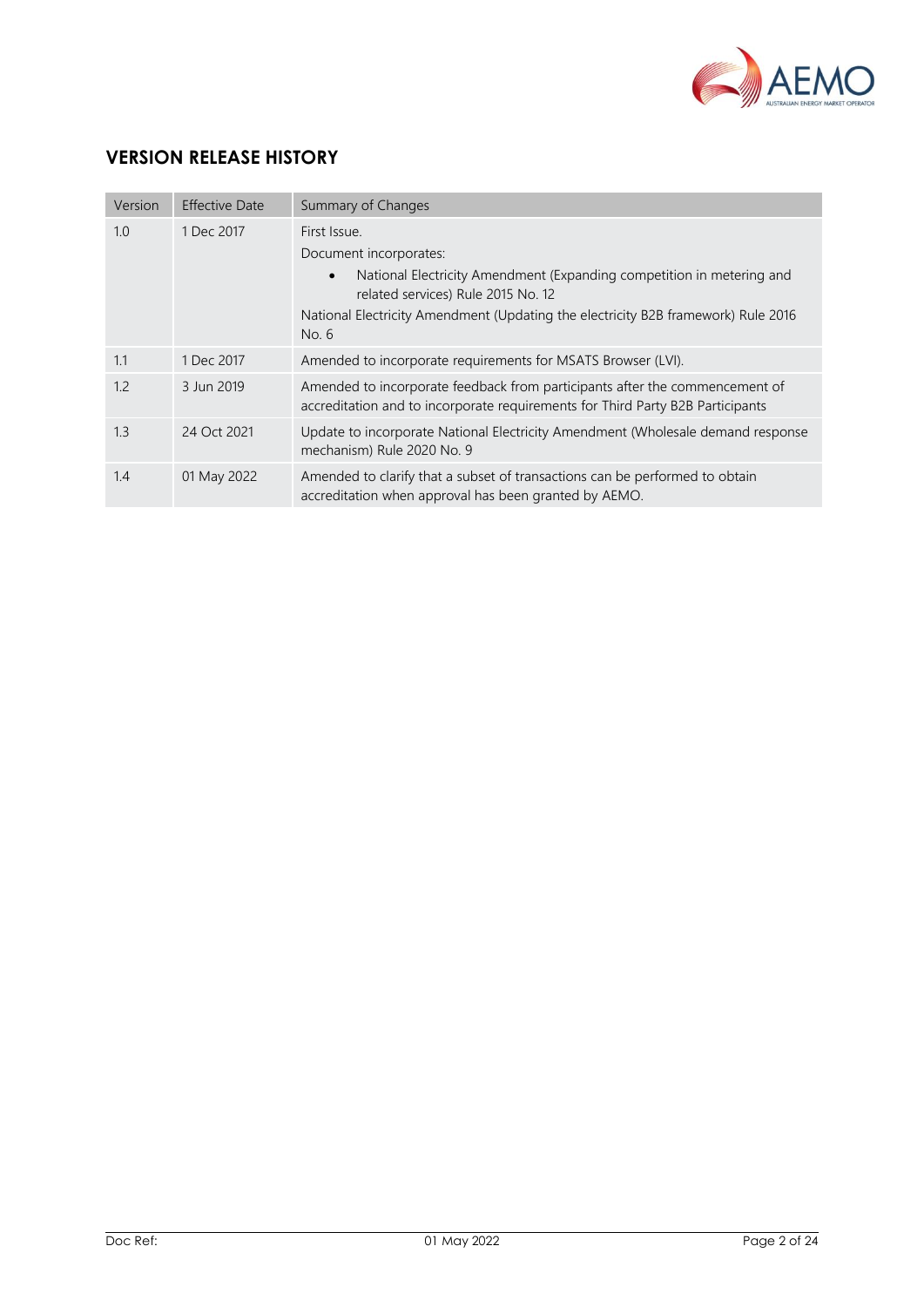

# **CONTENTS**

| 1.   | <b>INTRODUCTION</b>                                                | 4              |
|------|--------------------------------------------------------------------|----------------|
| 1.1. | Purpose and Scope                                                  | 4              |
| 1.2. | Definitions and Interpretation                                     | $\overline{4}$ |
| 1.3. | <b>Related AEMO Documents</b>                                      | $\overline{4}$ |
| 2.   | <b>ACCREDITATION PROCESS</b>                                       | 6              |
| 2.1. | Preparation                                                        | 6              |
| 2.2. | Application                                                        | $\overline{7}$ |
| 2.3. | Queuing Policy                                                     | $\overline{7}$ |
| 2.4. | Pre-Production Assessment                                          | 8              |
| 2.5. | Applicant System Testing                                           | 9              |
| 2.6. | Completion of Review                                               | 11             |
| 3.   | RE-ACCREDITATION                                                   | 12             |
| 4.   | <b>REVOCATION PROCESS</b>                                          | 12             |
|      | APPENDIX A. APPLICATION FORM                                       | 13             |
| A.1  | <b>Applicant Details</b>                                           | 13             |
| A.2  | Declaration                                                        | 13             |
| A.3  | <b>Contact Details</b>                                             | 13             |
| A.4  | Information Required For AEMO'S Market Systems                     | 14             |
|      | APPENDIX B.<br><b>TEST TRANSACTIONS</b>                            | 19             |
|      | APPENDIX C.<br>THIRD PARTY B2B PARTICIPANT ACCREDITATION CHECKLIST | 22             |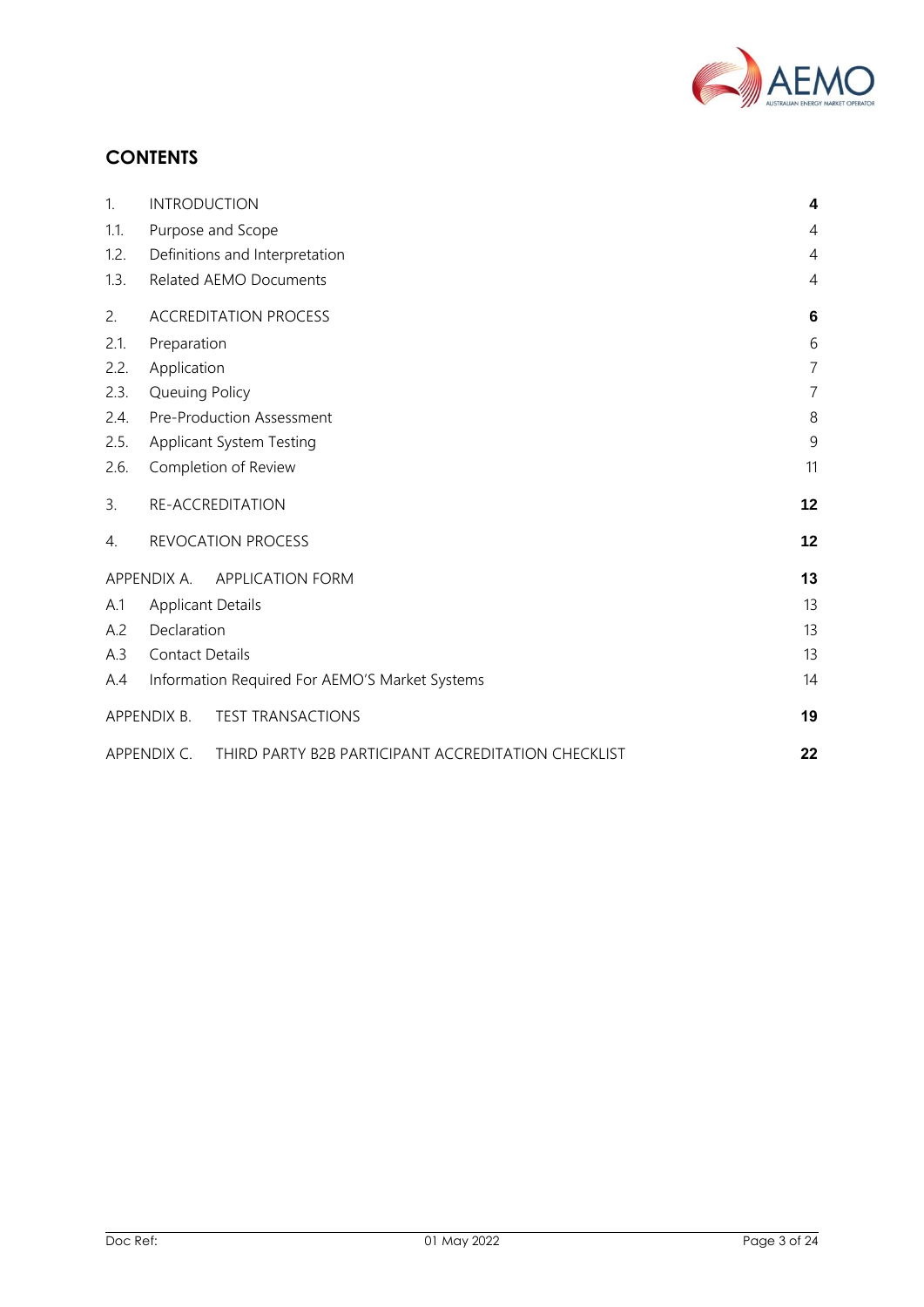

# <span id="page-3-0"></span>**1. INTRODUCTION**

#### <span id="page-3-1"></span>**1.1. Purpose and Scope**

- (a) This is the Accreditation and Revocation process AEMO adopts when accrediting a person as a *B2B e-Hub Participant* to use the *B2B e-HUB* and the circumstances under which accreditation can be revoked.
- (b) This Procedure has effect only for the purposes set out in the NER. The NER and the National Electricity Law prevail over this Procedure to the extent of any inconsistency.
- (c) The purpose of this accreditation is to ensure that the applicant's processes and IT systems are ready to interact with AEMO's systems safely and securely and will deliver data in the appropriate format after accreditation in accordance with the B2B Procedures. The accreditation will not include requirements related to the quality of the data in the transactions or any back office processes.

Appendix B provides a list of transactions that can be used by participants to facilitate the accreditation.

(d) The accreditation is performed by the applicant conducting a self-certification process in the *B2B e-Hub's* pre-production environment. Refer to Guide to B2B eHub Self-Accreditation for the selfcertification process.

# <span id="page-3-2"></span>**1.2. Definitions and Interpretation**

The Retail Electricity Market Procedures – Glossary and Framework:

- (a) is incorporated into and forms part of this process; and
- (b) should be read with this process.

#### <span id="page-3-3"></span>**1.3. Related AEMO Documents**

| Title                                                                   | Location                                                                                                                       |
|-------------------------------------------------------------------------|--------------------------------------------------------------------------------------------------------------------------------|
| Retail Electricity Market Procedures -<br>Glossary and Framework        | http://www.aemo.com.au/Electricity/National-Electricity-<br>Market-NEM/Retail-and-metering/Glossary-and-<br>Framework          |
| <b>B2B Procedure: Service Order Process</b>                             | http://www.aemo.com.au/Electricity/National-Electricity-<br>Market-NEM/Retail-and-metering/Business-to-business-<br>procedures |
| B2B Procedure: Customer and Site Details<br><b>Notification Process</b> | http://www.aemo.com.au/Electricity/National-Electricity-<br>Market-NEM/Retail-and-metering/Business-to-business-<br>procedures |
| <b>B2B Procedure: Meter Data Process</b>                                | http://www.aemo.com.au/Electricity/National-Electricity-<br>Market-NEM/Retail-and-metering/Business-to-business-<br>procedures |
| B2B Procedure: One Way Notification<br>Process                          | http://www.aemo.com.au/Electricity/National-Electricity-<br>Market-NEM/Retail-and-metering/Business-to-business-<br>procedures |
| B2B Procedure: Technical and Delivery<br>Specification                  | http://www.aemo.com.au/Electricity/National-Electricity-<br>Market-NEM/Retail-and-metering/Business-to-business-<br>procedures |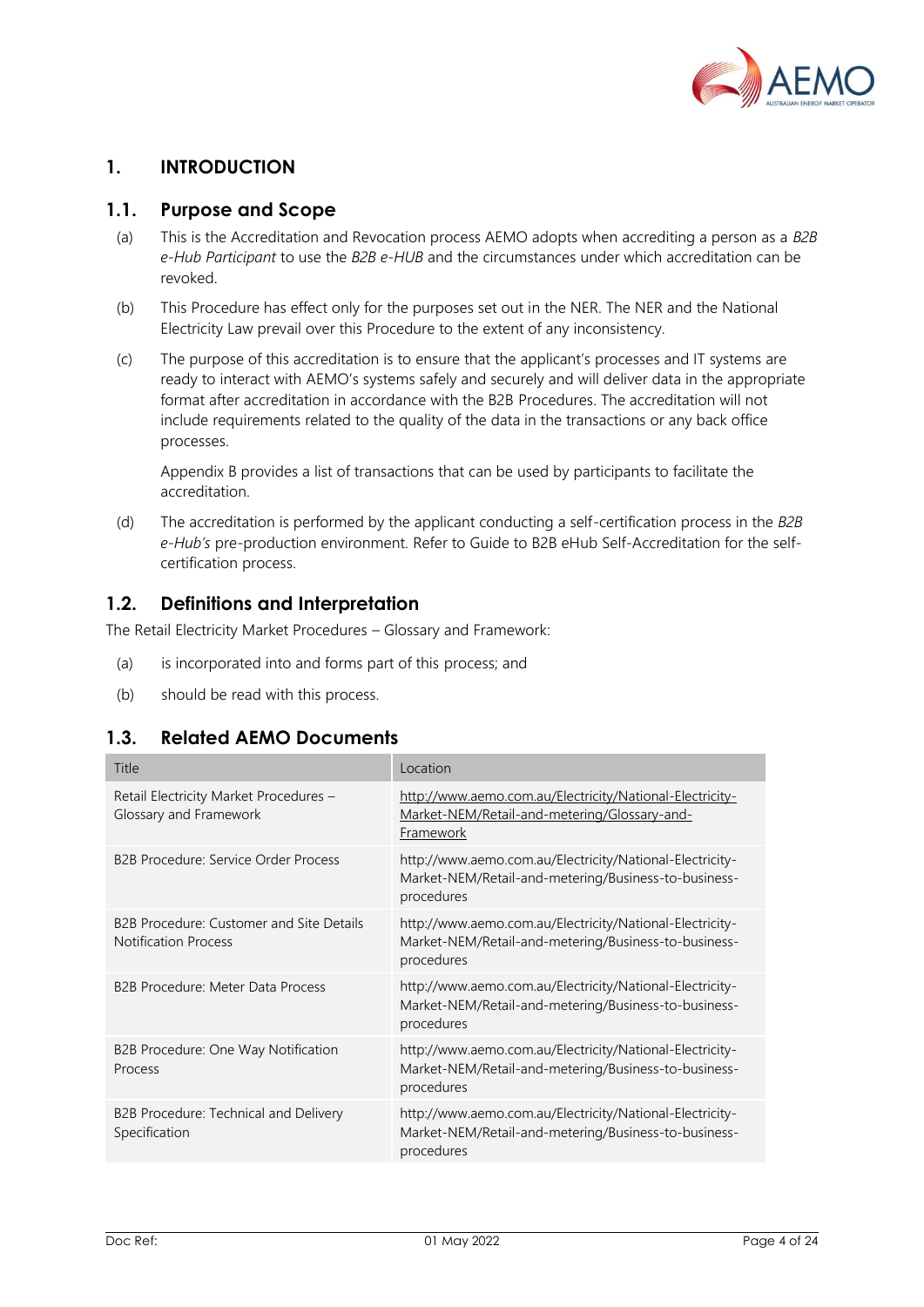

| Title                                | Location                                                                                                                                |
|--------------------------------------|-----------------------------------------------------------------------------------------------------------------------------------------|
| <b>B2B Guide</b>                     | http://www.aemo.com.au/Electricity/National-Electricity-<br>Market-NEM/Retail-and-metering/Business-to-business-<br>procedures          |
| NEM RoLR Processes Part A and Part B | http://www.aemo.com.au/Electricity/National-Electricity-<br>Market-NEM/Retail-and-metering/Market-Settlement-and-<br>Transfer-Solutions |
| Guide to MSATS B2B                   | http://www.aemo.com.au/Electricity/National-Electricity-<br>Market-NEM/Retail-and-metering/Market-Settlement-and-<br>Transfer-Solutions |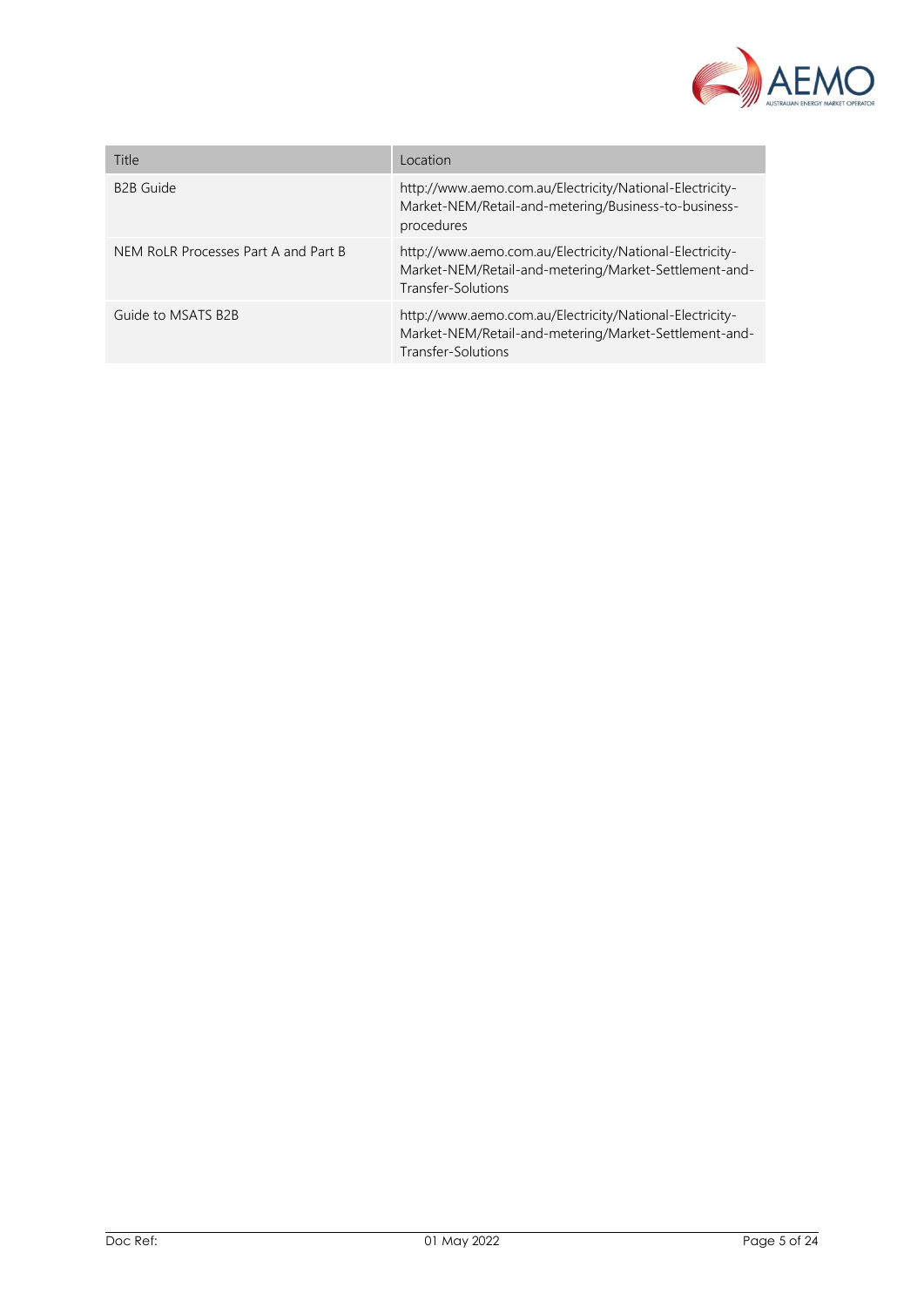

# <span id="page-5-0"></span>**2. ACCREDITATION PROCESS**

# <span id="page-5-1"></span>**2.1. Preparation**

#### **2.1.1. Mandatory Requirement**

- (a) Any person considering using the *B2B e-Hub* must apply for accreditation and must prepare for the accreditation process. This entails carrying out a number of activities, each of which is described in the remainder of section 2.
- (b) The application for accreditation will be based on Participant IDs. A separate Participant ID will be required for each *market* Role and transaction testing related to each *market* Role must be completed.

#### **2.1.2. Pre-Reading**

- (a) AEMO expects the key business personnel of a *B2B e-hub Participant* applicant to be familiar with the regulatory and technical requirements pertaining to the accreditation.
- (b) The table below indicates the pre-reading applicants must complete prior to approaching AEMO about submitting an application to be accredited.

| Document                                                      |
|---------------------------------------------------------------|
| Chapters 7, 10 & 11 of the NER                                |
| B2B Procedure: Customer and Site Details Notification Process |
| <b>B2B Procedure: Service Order Process</b>                   |
| B2B Procedure: Meter Data Process                             |
| B2B Procedure: One Way Notification Process                   |
| B2B Procedure :Technical Delivery Specification               |
| <b>B2B Guide</b>                                              |
| <b>NEM RoLR Processes Part B</b>                              |
| Meter Data File Format Specification NEM 12 & 13              |
| aseXML Guidelines                                             |
| Guide to Transition of aseXML                                 |
| B2B mapping to aseXML (guide)                                 |
| Guide to MSATS B2B                                            |
| <b>SMP User Guide/ Technical Guideline</b>                    |

#### **2.1.3. Outcomes of Accreditation**

Accreditation of a person as a *B2B e-Hub Participant* means that they will be able to:

- (a) Connect to the *B2B e-Hub*;
- (b) Use the *B2B e-Hub* to send to and receive from other *B2B e-Hub Participants*:
	- o documents that conform to the current aseXML schema; and
	- o CSV data where applicable.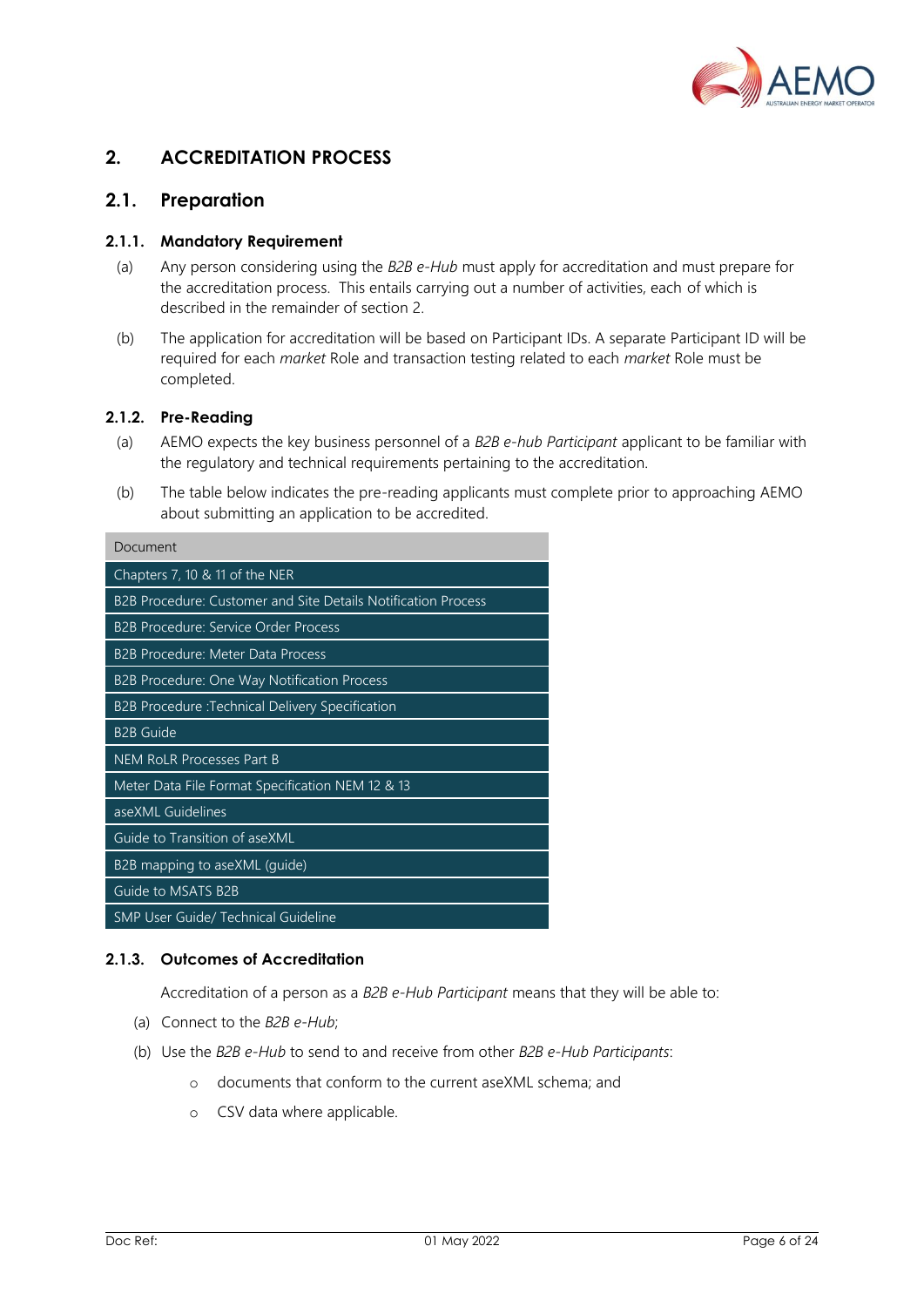

# <span id="page-6-0"></span>**2.2. Application**

(a) To commence the accreditation process, an applicant must submit an application using the form published on the AEMO website or contained in Appendix A and a completed accreditation checklist and associated documentation if the applicant is a *Third Party B2B Participant*. The Demand Response Service Provider is exempt from providing the accreditation checklist as the information required in the checklist is covered by the DRSP's registration application. This checklist is published on our website and is contained in Appendix C.

#### **2.2.1. Third Party B2B Participant**

- (a) A *Third Party B2B Participant* is a *B2B e-Hub Participant* who is not also a *Distribution Network Service Provider*, *retailer*, *Local Retailer*, *Metering Coordinator*, *Metering Provider* or *Metering Data Provider*.
- (b) As a *Third Party B2B Participant* is not a participant listed in 2.2.1 (a), AEMO requires Third Party B2B Participants who are not Registered Participants or are not intending to become a Registered Participant to complete an accreditation checklist and provide associated documentation. This provides AEMO with the confidence that the applicant has procedures and policies in place to meet their obligations as a *Third Party B2B Participant*.

#### **2.2.2. Participant ID**

- (a) In order to be able to access the *B2B e-Hub* applicants require a Participant ID. Applicants can use existing Participant IDs that have been allocated to them. These Participant IDs are to be included in section A.4 of the application form.
- (b) Some roles allow for the same Participant ID to be allocated to them. For example a FRMP role and a RoLR role are the same Participant ID, a LNSP role and initial MC (as per the definition in the NER) role are the same Participant ID.
- (c) If a new Participant ID is required please ensure section A.4.1 of the application form is completed.

# <span id="page-6-1"></span>**2.3. Queuing Policy**

- (a) AEMO expects all applicants to act in good faith and respond promptly to queries from AEMO when applying for accreditation in accordance with this Procedure. The applicants' responsiveness when addressing requests for further information will be taken into consideration when AEMO is required to assess more than one application at a time.
- (b) Upon receipt of an application, AEMO will review it to ensure all relevant information has been completed. Within 5 business days of receiving an application AEMO will advise whether the application has been accepted or rejected.
- (c) Accepted applications will be placed in a queue according to the date and time of receipt by AEMO.

#### **2.3.1. Applicant Responsiveness during Accreditation Process**

- (a) AEMO will prioritise its assessment of each application on the basis of the responsiveness demonstrated by each applicant in its pursuit of accreditation.
- (b) If AEMO considers that any application is inadequate AEMO will notify the applicant.
- (c) The applicant will be given a reasonable amount of time within which to provide the requested information.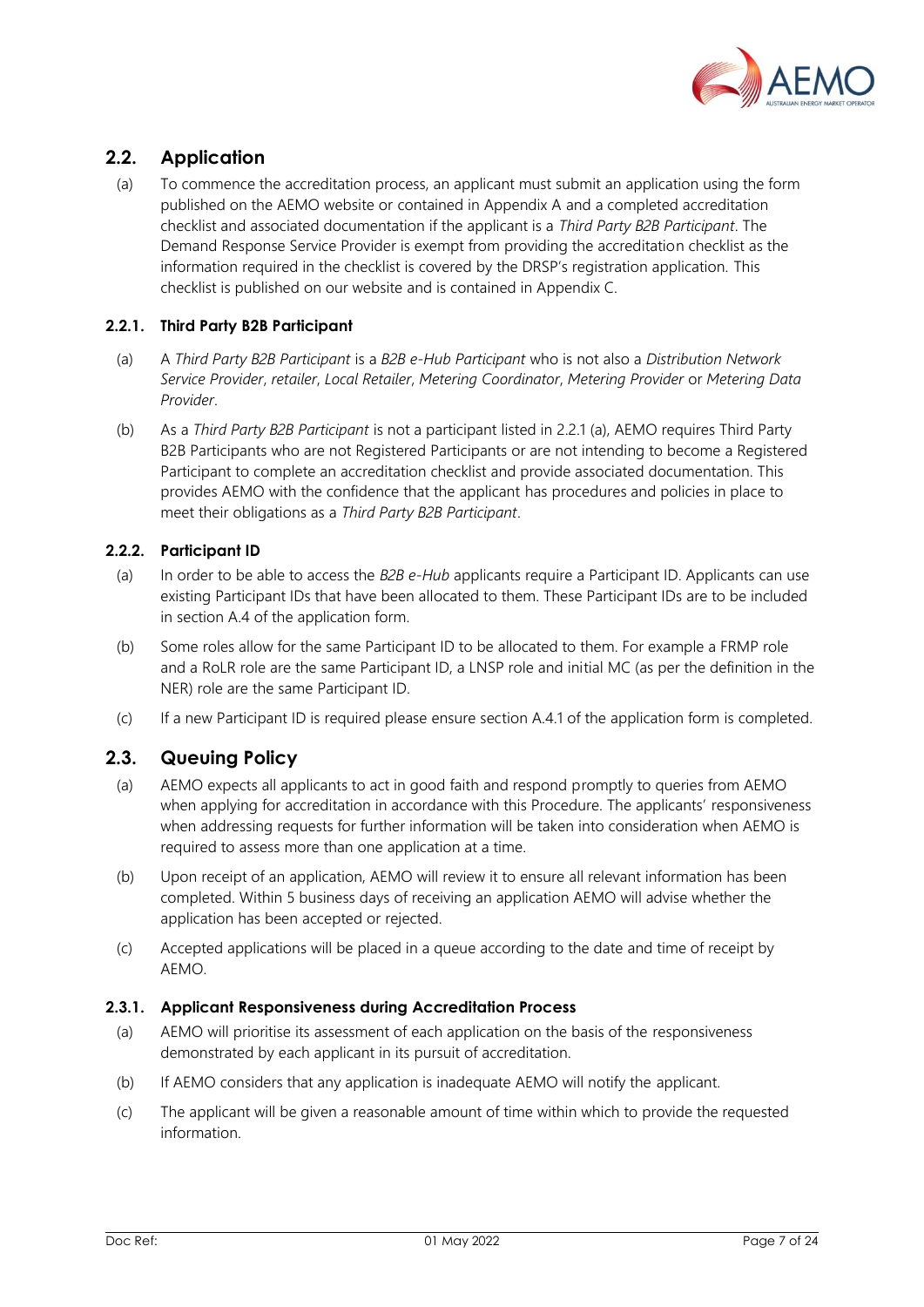

(d) If an applicant does not provide adequate responses to AEMO's queries, or provide requested information during the accreditation process within the nominated timeframe, the application will be placed at the end of the queue until the requested information is received.

#### **2.3.2. Deemed Withdrawal of Application**

(a) If an application has been placed at the end of the queue and the applicant does not provide the requested information within 3 months of being placed at the end of the queue, the application will be deemed to have been withdrawn and the applicant will be advised.

#### <span id="page-7-0"></span>**2.4. Pre-Production Assessment**

#### **2.4.1. General**

- (a) Prior to completing the application form a participant must review the transactions required to be tested for their role. As the objective of this accreditation is to ensure that participants connect to AEMO's systems safely and securely and that transactions are technically formatted correctly, participants can test a subset of the suggested transactions for the role they are performing. They will need to discuss with AEMO's Metering team and gain approval where the participant only wants to test a subset of the suggested transactions.
- (b) After the application has been accepted by AEMO, *B2B e-Hub Participants* will require access to AEMO's *B2B e-Hub.*
- (c) Access will be granted when all of the relevant IT requirements have been met.
- (d) MarketNet is mandatory for Business to Market (B2M) and where the applicant wishes to use FTP for B2B.
- (e) MarketNet will be required to gain access to the Pre-Production environment to enable the participant to perform self-accreditation testing.
- (f) APIs can be used and require an Internet connection and/or MarketNet connection.
- (g) The applicant will need to submit separate forms to AEMO for the purpose of connecting to MarketNet and *B2B e-Hub*.

#### **2.4.2. MarketNet**

- (a) MarketNet is AEMO's network that provides *Registered Participants*, *Metering Providers* (MPBs), *Metering Data Providers* (MDPs) and *Embedded Network Managers* (ENMs) access to the Market Management System (MMS) and Market Settlement and Transfer Solution (MSATS).
- (b) An application form and supporting documentation can be found on the AEMO website at

#### <http://www.aemo.com.au/Electricity/IT-Systems/NEM>

#### **2.4.3. API Gateway**

- (a) AEMO's API Gateway provides B2B communication options using web services; or using direct connections from a compatible participant gateway.
- (b) The Gateway to Gateway (push/push pattern) communication method provides options for faster communication to/from the e-Hub and other participant gateways.
- (c) The web services API (push/pull pattern) communication method provides a more modern interface than FTP, however it follows a similar "deliver and wait" message exchange process as FTP, so remains slower than the push/push methods.

For more information on the available API Gateway services refer to the published SMP Technical Guide.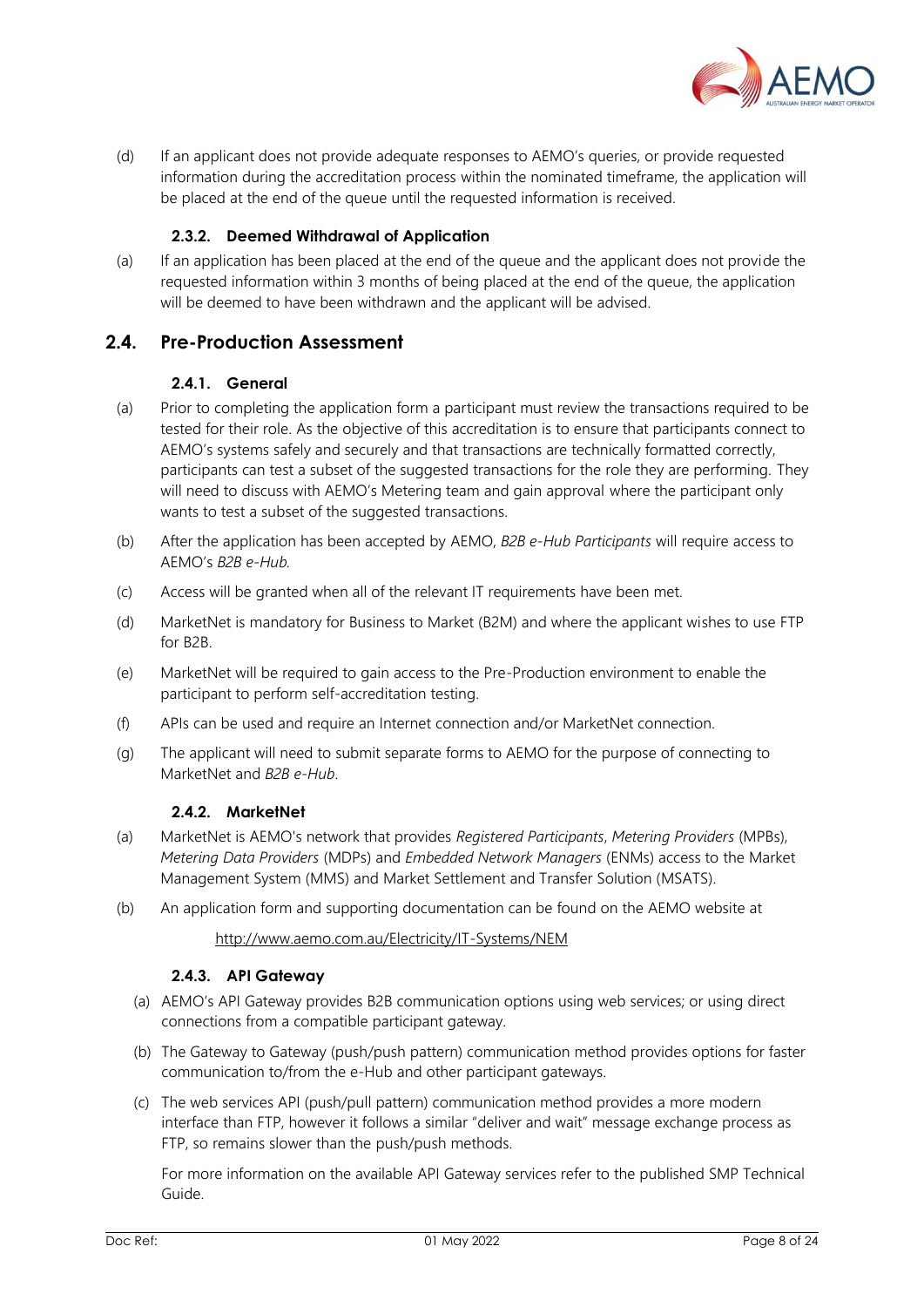

#### **2.4.4. FTP**

(a) AEMO's legacy FTP remains part of the B2B e-Hub services and can be used for B2B and B2M. FTP is only available over MarketNet.

#### **2.4.5. MSATS Browser**

- (a) AEMO's legacy MSATS Browser remains part of the *B2B e-Hub* services. The MSATS Browser, also known as Low Volume Interface (LVI), is only available over MarketNet.
- (b) Applicants using the MSATS Browser to send and receive B2B communications will not be required to adhere to section 2.5 of this document but will be required to complete the application form.

# <span id="page-8-0"></span>**2.5. Applicant System Testing**

In order for AEMO to grant access to pre-production environments, for the purpose of assessing an applicant's ability to fulfil messaging requirements, the following must be completed to AEMO's satisfaction:

- a. All applicants must complete and submit the application forms in Appendix A.
- b. *Third Party B2B Participants,* who are not *Registered Participants* must complete the checklist and associated documentation in Appendix C.

All participants who currently use B2B via FTP will not be required to demonstrate Stage 1 of the testing requirements.

For re-accreditation a discussion with AEMO will be required to determine the extent of testing required.

#### **2.5.1. Test Stages**

Stage One - Messaging

Applicants are required to demonstrate to AEMO that their IT systems can fulfil the messaging requirements. These are:

- FTP Establishing aseXML file sending and receiving.
- APIs Establishing API message sending and receiving.

#### Stage Two – Transactions

Applicants are required to demonstrate to AEMO that their IT systems can produce and send transactions that can be accepted by other participants, and receive and process incoming transactions.

Applicants must test transactions based on their role in the market.

Each transaction test takes the same format:

- The initiator sends the transaction.
- The recipient acknowledges the transaction.
- The recipient provides a transaction acknowledgement.
- The initiator acknowledges the transaction acknowledgment.

Appendix B provides a list of suggested transactions and their typical Initiators and Recipients. Each type of Participant should test the transactions for their Role unless approval has been granted by AEMO for exemptions of certain transaction tests.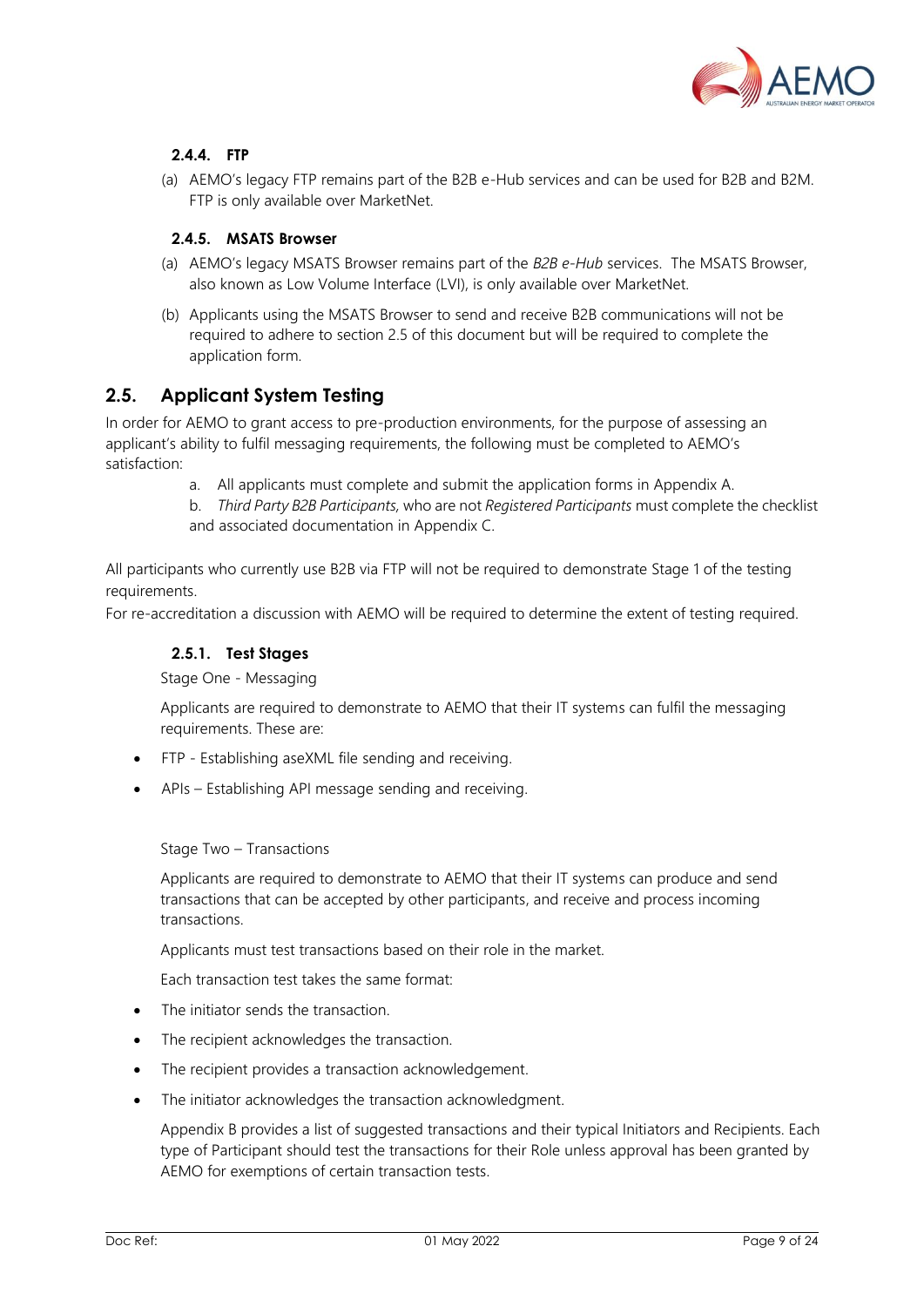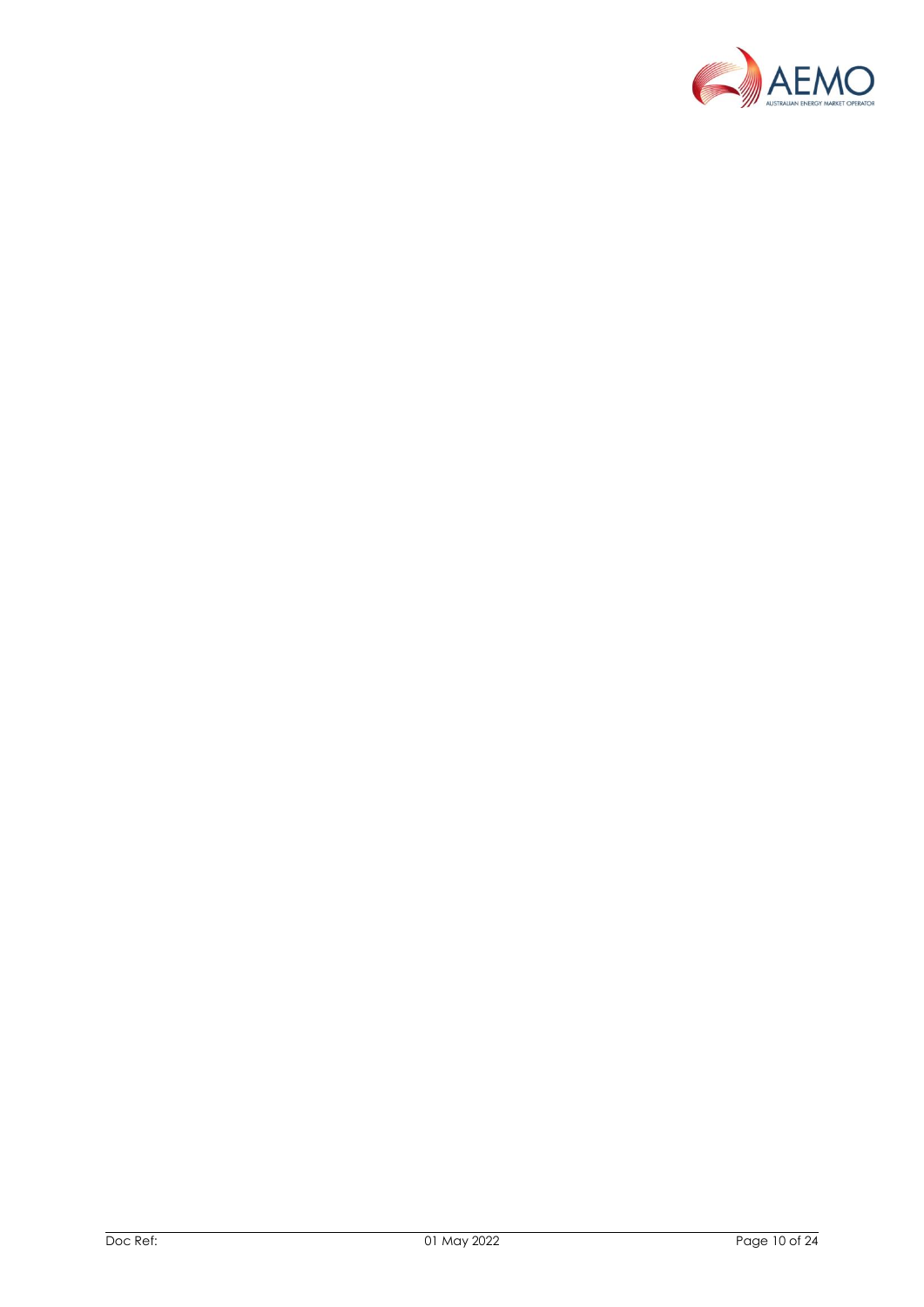

# <span id="page-10-0"></span>**2.6. Completion of Review**

At the conclusion of AEMO's review of an application, there will be one of two outcomes:

- (a) The application is successful (with or without conditions).
- (b) The application is not successful.

The remainder of this section considers these two outcomes.

#### **2.6.1. AEMO Accredits Applicant**

To be successful, an applicant must have:

- (a) completed the application form and relevant transaction scripts;
- (b) for *Third Party B2B Participants*: completion of the checklist and provision of associated documents to AEMO's satisfaction
- (c) demonstrated the capabilities required to communicate using the *B2B e-Hub.*

If the application is successful, AEMO will accredit the applicant as a *B2B e-Hub Participant*.

#### **2.6.2. Application not Successful**

If AEMO considers that the applicant has not met the requirements of the application, AEMO will notify the applicant of:

- (a) which criteria have not been met;
- (b) how the applicant should address the matter; and
- (c) the date by which the applicant must address the unmet criteria for reconsideration by AEMO.

If the applicant fails to address the unmet criteria by the date specified by AEMO, the application is deemed to have been withdrawn.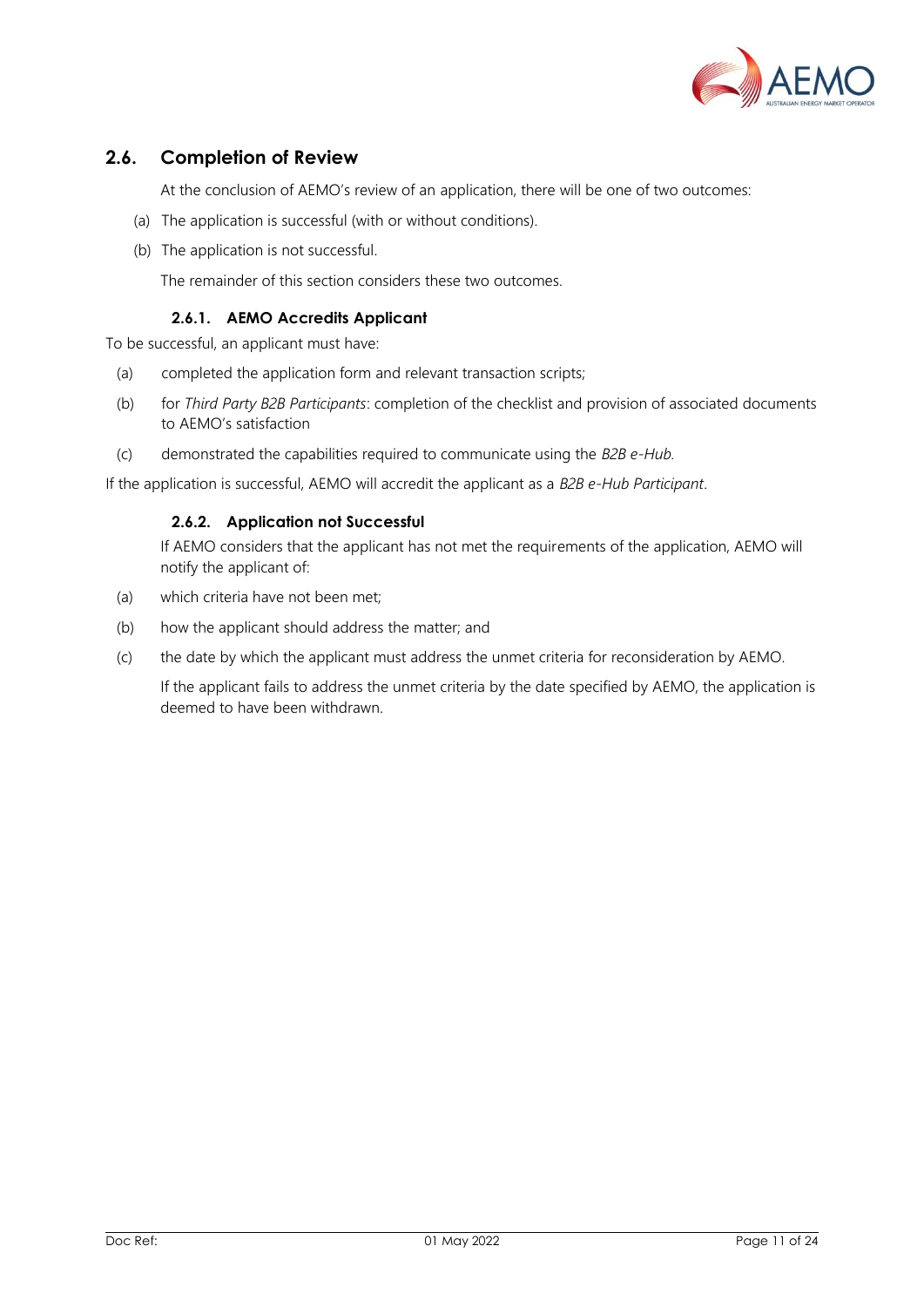

# <span id="page-11-0"></span>**3. RE-ACCREDITATION**

Reaccreditation will be required if a participant:

- (i) makes any significant changes to their transaction and/or gateway system; or
- (ii) is implementing a new transaction and/or gateway system; or
- (iii) is changing delivery methods, eg moving from FTP to Web Services/APIs

Participants must advise AEMO of the scope of any proposed change to its gateway, system or delivery method and AEMO will determine the extent of re-accreditation needed.

# <span id="page-11-1"></span>**4. REVOCATION PROCESS**

- (a) AEMO may revoke a *B2B e-Hub Participant's* accreditation if:
	- (i) The Participant is no longer a *B2B Party*.; or
	- (ii) The Participant is not complying with the Rules or the procedures authorised under the Rules
- (b) Revocation of the *B2B e-Hub Participants* accreditation will be immediate for any *B2B e-Hub Participant* who is no longer a *B2B Party*.
- (c) At AEMO's discretion *B2B e-Hub Participants* may be issued a notice of non-compliance for any failure to comply with 4(a)(ii).
	- (i) The notice of non-compliance will include a timeframe in which the *B2B e-Hub Participant* must rectify the non-compliance.
	- (ii) If rectification of the non-compliance is not completed within the timeframe included in the notice of non-compliance AEMO may revoke the *B2B e-Hub Participants* accreditation and access to the *B2B e-Hub*.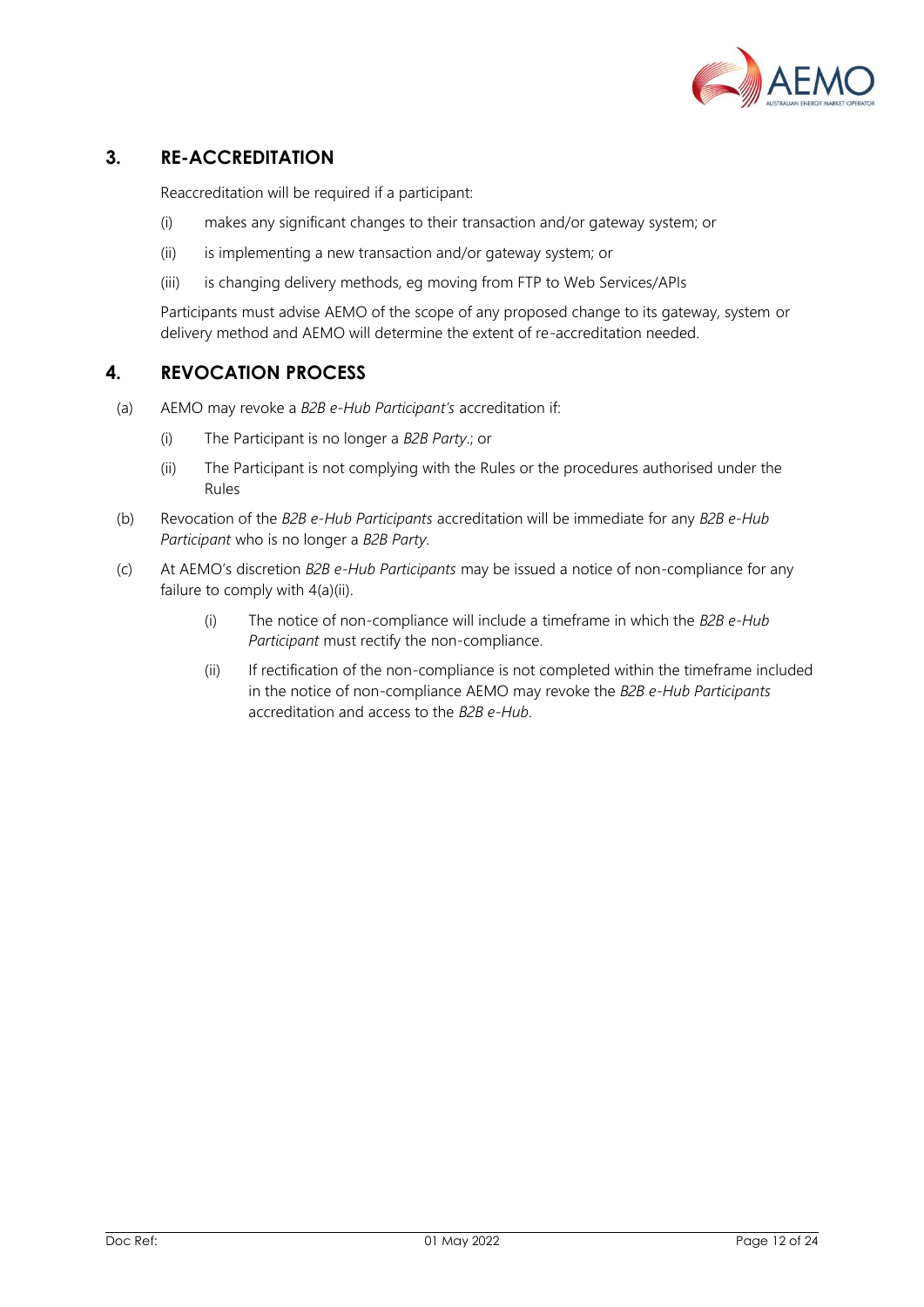

# <span id="page-12-0"></span>**APPENDIX A. APPLICATION FORM**

# <span id="page-12-1"></span>**A.1 Applicant Details**

Applicant: ……………………………………………………………………………………………

(full name, eg The First Energy Company Pty Ltd (trading as Energy First))

ABN: ………………………………………………………………………………………………

The Applicant is applying for accreditation for the B2B e-Hub in the *National Electricity Market (NEM),*  being managed by *AEMO* under the *Rules*.

# <span id="page-12-2"></span>**A.2 Declaration**

**I ………………………………………………………………………………………………………..**

(insert name)

**…………………………………………………………………………………………………………**

(insert title)

DECLARE that I am authorised by the Applicant to submit this Application on the Applicant's behalf and CERTIFY that the contents of this Application and any further submission are true and correct.



# <span id="page-12-3"></span>**A.3 Contact Details**

### **A.3.1 Contact Details for Head Office and any Branch Office/s**

Please provide the following details for the Head Office and any Branch Office/s:

| Office Name* |  |
|--------------|--|
|              |  |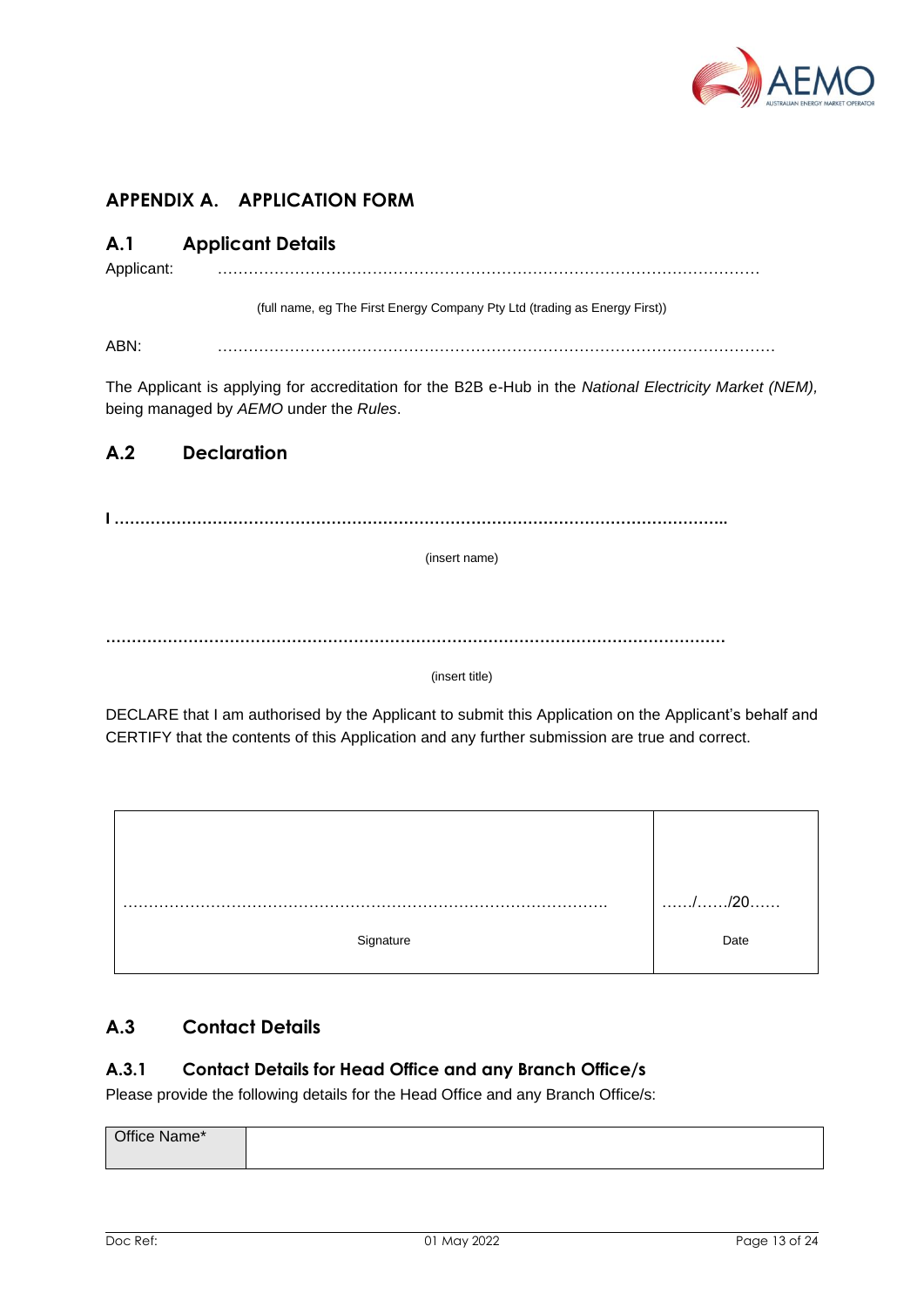

| <b>Street Address</b> |          |  |
|-----------------------|----------|--|
| <b>State</b>          | Postcode |  |
| <b>Postal Address</b> |          |  |
| <b>State</b>          | Postcode |  |
| Phone                 | Fax      |  |
| Email                 |          |  |

\* Type "Head Office" or name of branch

### **A.3.2 Accreditation Contact**

Contact name and details of the relevant person for AEMO to contact regarding this application. Due to the accreditation being a technical accreditation it would be prudent that the contact be a person of a technical nature.

|          | Name (e.g. Dr George William Smith) |               |  |
|----------|-------------------------------------|---------------|--|
| Position |                                     | <b>Branch</b> |  |
| Phone    |                                     | Fax           |  |
| Mobile   |                                     | Email         |  |

# <span id="page-13-0"></span>**A.4 Information Required For AEMO'S Market Systems**

Will the Applicant be using an existing Participant ID? (provide all roles and Participant ID's applying for accreditation)

| Yes | Participant ID: | Role: |
|-----|-----------------|-------|
|     | Participant ID: | Role: |

 $\Box$ No Please complete this Section.

# **A.4.1 Participant ID**

| <b>Suggested Participant ID</b><br>(Maximum 8                             |  |
|---------------------------------------------------------------------------|--|
| characters).                                                              |  |
| B2B must be the last 3 characters for all Third<br>Party B2B Participants |  |
| Example: KRIZOB2B                                                         |  |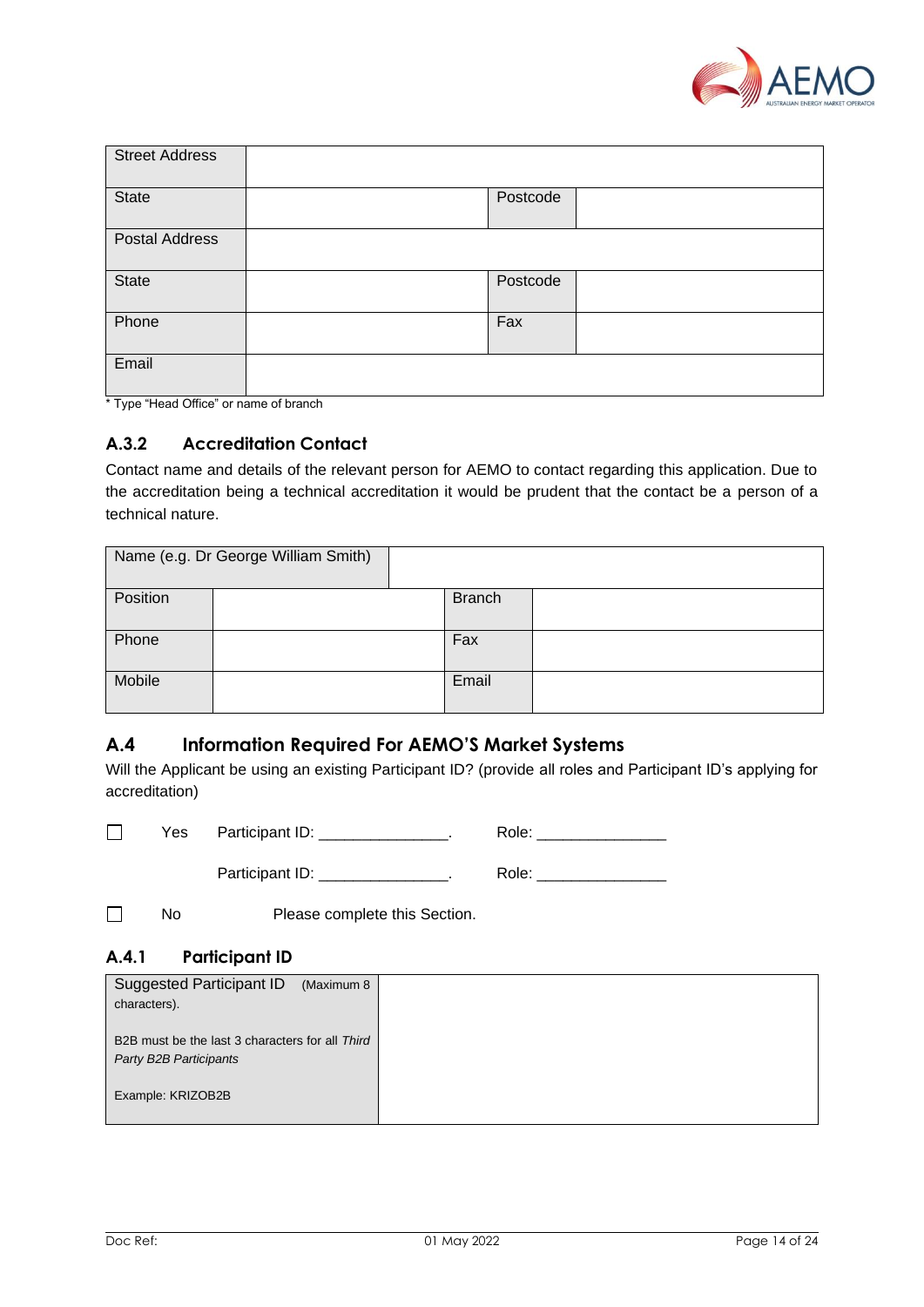

# **A.4.2 MarketNet Connection**

For details regarding options and entitlements for connections to AEMO's communications network, including requests for additional bandwidth, please refer to the *Guide to Information Systems*, available from the AEMO website (*[Information Systems](http://www.aemo.com.au/About-the-Industry/Information-Systems)* page).

Will the Applicant be using an existing MarketNet connection?

 $\Box$ Yes, the Applicant is to use an existing MarketNet connection, identified by

Participant ID . . . . . . . . . . . . . . . and/or ABN . . . . . . . . . . . . . . . . . . . . .

No, the Applicant requires new connection(s) of the following types:

#### **Primary Connection**

 $\Box$ 

AEMO recommends "VPN (VIRTUAL PRIVATE NETWORK) LAN TO LAN" as the Primary Connection method (fast setup and uses your existing internet connectivity).

| <b>VPN (VIRTUAL PRIVATE)</b><br>NETWORK) LAN TO LAN | TELSTRA ETHERNET LITE<br>(BDSL) ALLOW UP TO 2 MONTHS FOR SETUP. |
|-----------------------------------------------------|-----------------------------------------------------------------|
| <b>VPN VARIABLE</b>                                 |                                                                 |

#### **Secondary Connection**

Secondary connection method should be different from the Primary connection, to support path diversity.

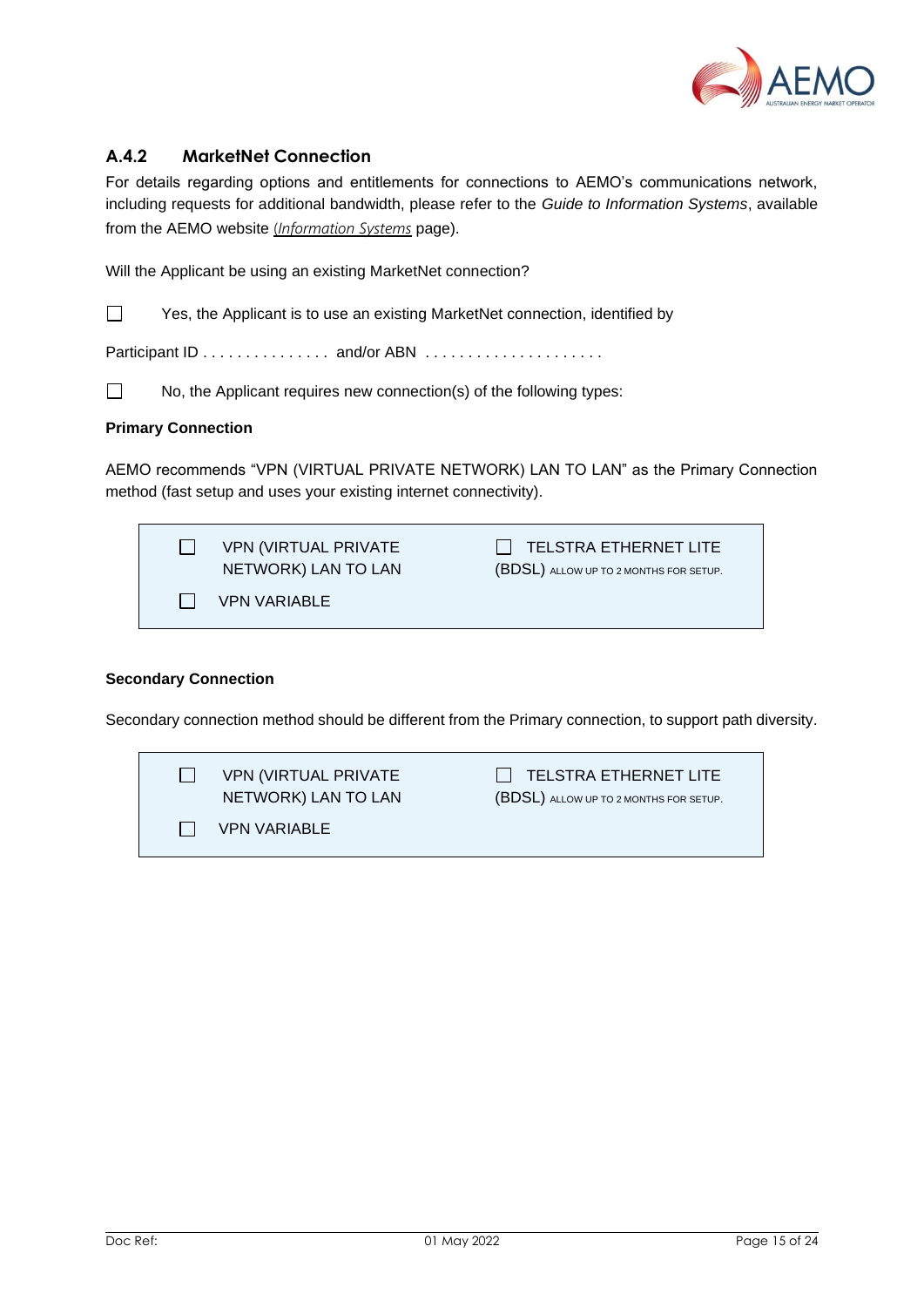

# **A.4.3 Delivery Method**

**There are four types of delivery methods. They are:**

- FTP
- API Gateway (push/push pattern)
- API Web Services (push/pull pattern)
- MSATS Browser

| $\Box$ FTP                                                                 | Please select which method you are seeking accreditation for:<br>API Gateway                  | API Web Services | □ MSATS Browser |  |
|----------------------------------------------------------------------------|-----------------------------------------------------------------------------------------------|------------------|-----------------|--|
| <b>Network Connection</b><br>available over MarketNet)<br>$\Box$ MarketNet | Will you connect over MarketNet or the Internet? (FTP and MSATS Browser is only<br>  Internet |                  |                 |  |

**FTP**

AEMO's MarketNet application covers the details required for FTP.

#### **API Gateway**

Applicants are required to provide their API Gateway URL's

#### **HTTPS URL's**

This is the applicants API Gateway HTTPS URLs for AEMO's hub to connect to.

The addresses provided should be accessible either via MarketNet or the Internet

The URL recommended format is: https://<web service host>/<br/>clusiness\_function>/<APIversion>/

The HTTPS port must be between 9318 and 9330

The API URL provided for each service should be unique.

e.g.

<https://preprod.participant.com.au:9318/ws/B2BMessagingAsync/1.0> <https://preprod.participant.com.au:9318/ws/HubMessageManagement/1.0>

<https://prod.participant.com.au:9318/ws/B2BMessagingAsync/1.0> https:// prod.participant.com.au:9318/ws/HubMessageManagement/1.0

#### **Preproduction**

**The following service end-points must be provided for B2B accreditation.**

| <b>API Service</b>   | <b>HTTPS URL</b> | <b>Description</b>                                                            |
|----------------------|------------------|-------------------------------------------------------------------------------|
| B2BMessagingAsync    |                  | Required to support B2B async<br>with other participants using<br><b>B2B.</b> |
| HubMessageManagement |                  | Required to support Hub<br>generated alerts to participants.                  |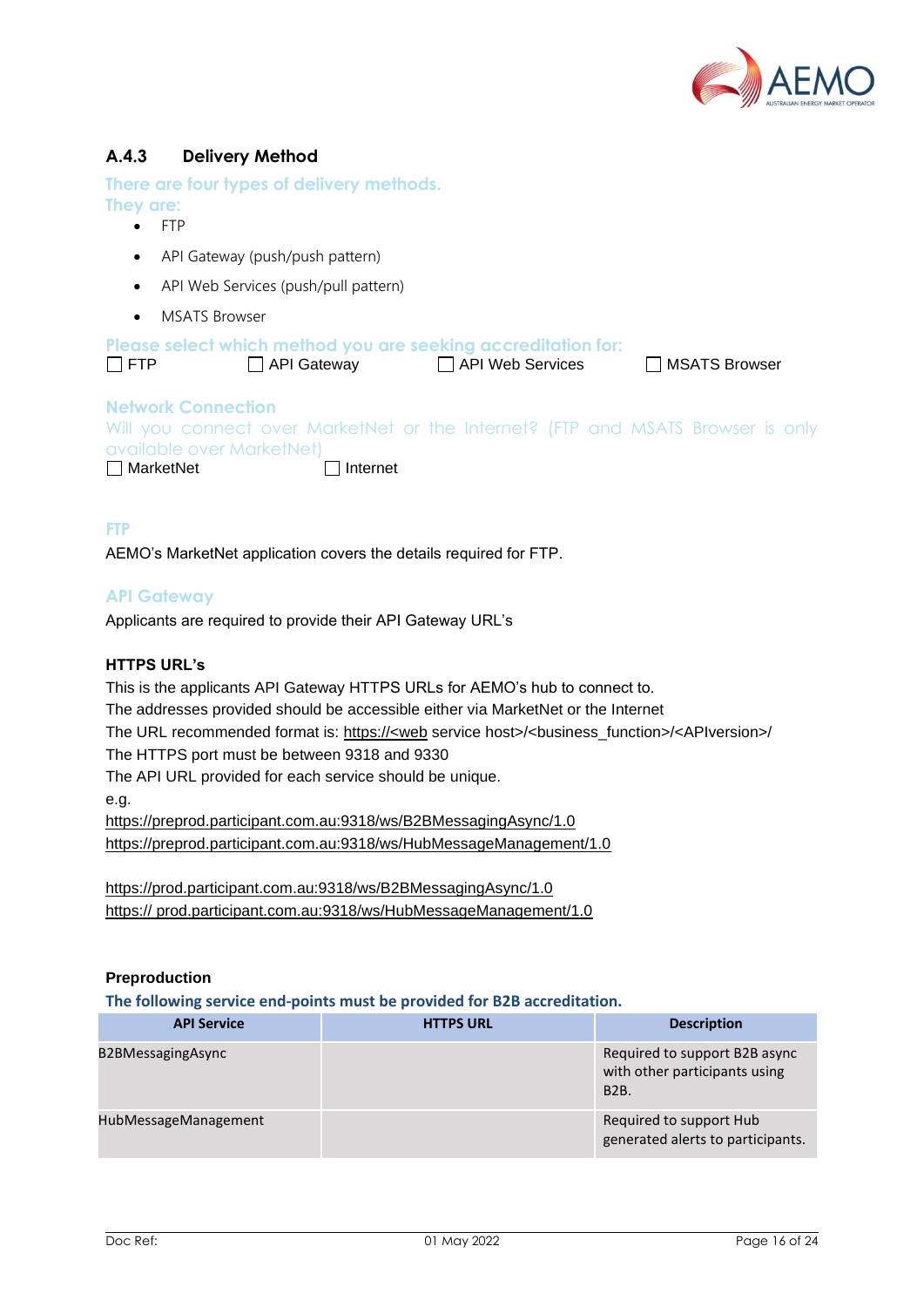

#### Inbound IP range (if the URL IP Address is likely to change)

#### **The following service end-points are optional and are not applicable for B2B accreditation. These may be requested separately at any-time outside the B2B accreditation process as outlined in the SMP Technical Guide.**

| <b>API Service</b>      | <b>HTTPS URL</b> | <b>Description</b>                                                                                       |
|-------------------------|------------------|----------------------------------------------------------------------------------------------------------|
| <b>B2BMessagingSync</b> |                  | Supports B2B sync<br>communications only to other<br>participants using the B2B sync<br>service.         |
| P2PMessagingSync        |                  | Supports Peer-2-Peer sync<br>communications only to other<br>participants using the P2P sync<br>service. |

#### **Production**

**The following service end-points should be provided for B2B accreditation.**

| <b>API Service</b>   | <b>HTTPS URL</b> | <b>Description</b>                                                            |
|----------------------|------------------|-------------------------------------------------------------------------------|
| B2BMessagingAsync    |                  | Required to support B2B async<br>with other participants using<br><b>B2B.</b> |
| HubMessageManagement |                  | Required to support Hub<br>generated alerts to participants.                  |

Inbound IP range (if the URL IP Address is likely to change)

Will you use the HTTPS URL above for disaster recovery (DR) (recommended configuration)?

 $Yes \Box$  No  $\Box$ 

**The following service end-points are optional and are not applicable for B2B accreditation. These may be requested separately at any-time outside the B2B accreditation process as outlined in the SMP Technical Guide.**

| <b>API Service</b> | <b>HTTPS URL</b> | <b>Description</b>                                                                                       |
|--------------------|------------------|----------------------------------------------------------------------------------------------------------|
| B2BMessagingSync   |                  | Supports B2B sync<br>communications only to other<br>participants using the B2B sync<br>service.         |
| P2PMessagingSync   |                  | Supports Peer-2-Peer sync<br>communications only to other<br>participants using the P2P sync<br>service. |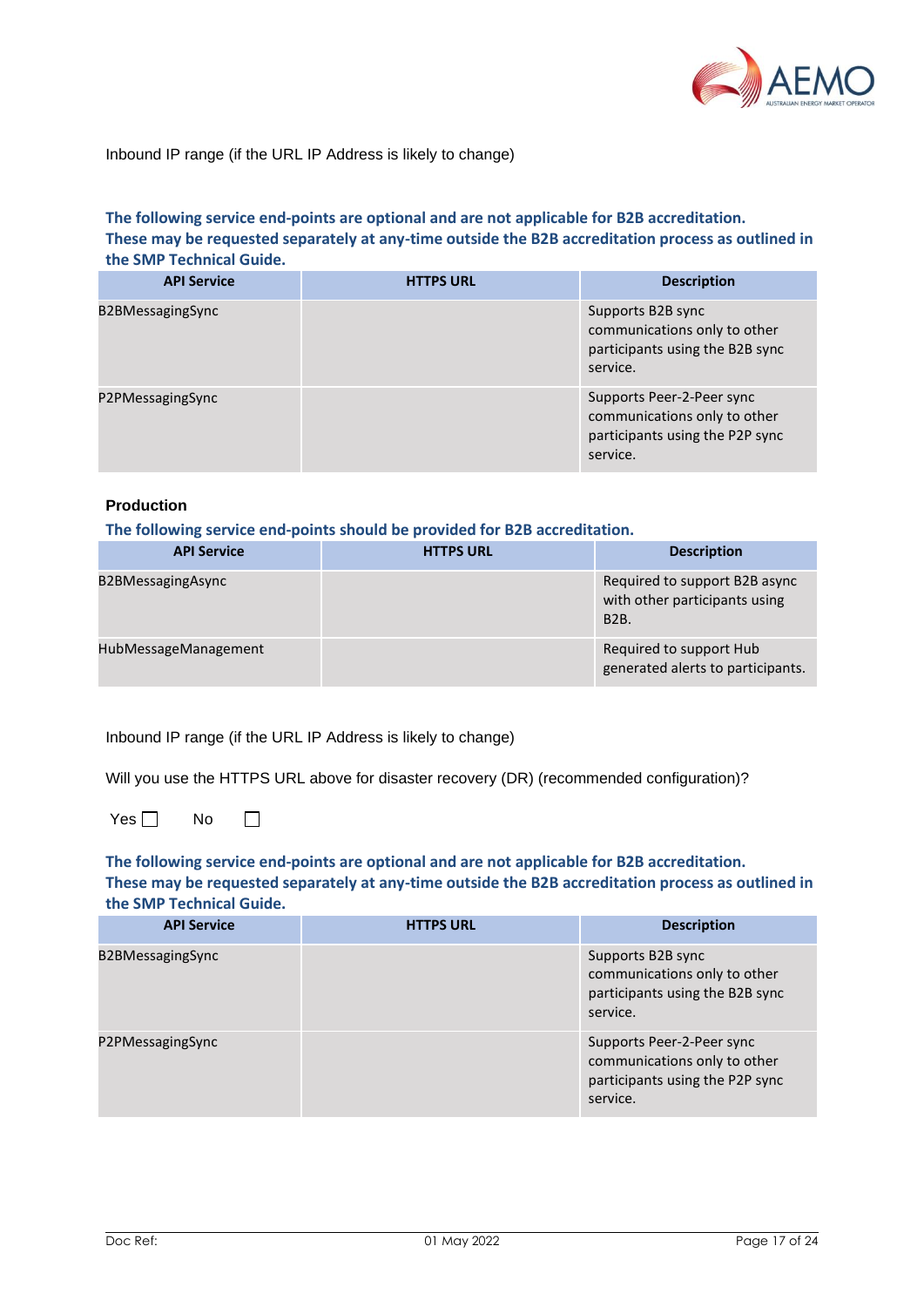

#### **API Web Services**

Applicants are required to provide their Inbound IP Address range

Please provide details of any additional requirements for your connection:

Click here to enter text.

#### **A.4.4 B2B Notice**

Please provide B2B Notice email address that will be used by AEMO to advise Participants that a particular Participant is having problems with their gateways and/or systems or are planning an outage that may impact others. Please refer to B2B Notice for Electricity B2B document, available on AEMO's website for more information.

| B2B Notice email address: |  |
|---------------------------|--|
|                           |  |

Please complete and send to AEMO Information and Support Hub supporthub@aemo.com.au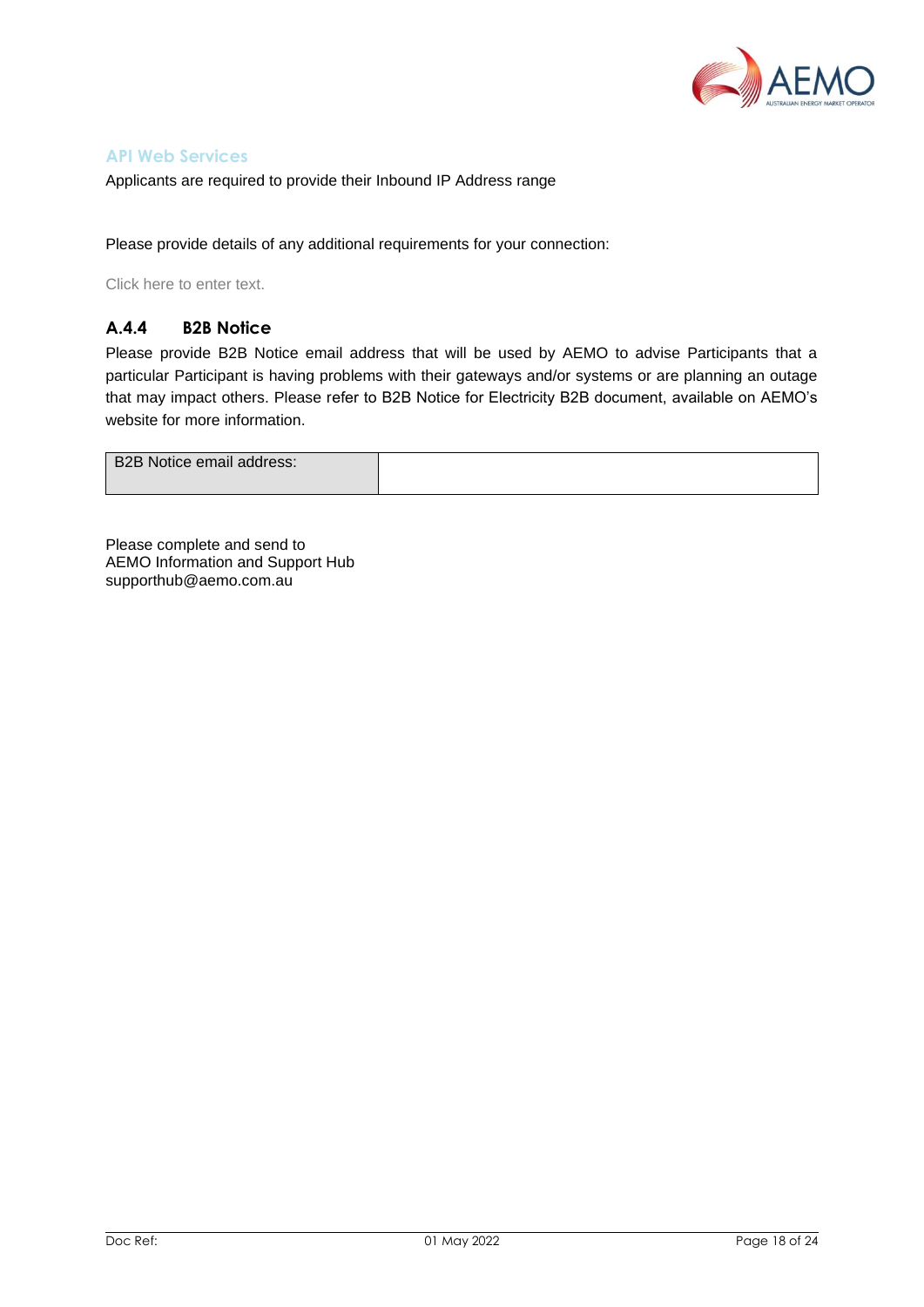

# <span id="page-18-0"></span>**APPENDIX B. TEST TRANSACTIONS**

The below table indicates the typical initiators and recipients based on who wants the work to be performed and who is going to perform the work. The below table does not preclude the use of bilateral agreements to suit particular business models.

As service order responses have the same mandatory fields and are not service order type specific the completion of one service order response will meet the requirements for self-accreditation.

*Third Party B2B Participants* may not use the standard transactions as part of their business model. If this is the case *Third Party B2B Participants* are required to discuss with AEMO the requirements to enable the participant the ability to pass accreditation testing.

| B <sub>2</sub> B  | <b>Transaction</b>                                         | Sub                               | <b>Purpose</b>                                                                                                                                                                                        | Initiator/s          | <b>Recipient</b>  | <b>Potential</b> |
|-------------------|------------------------------------------------------------|-----------------------------------|-------------------------------------------------------------------------------------------------------------------------------------------------------------------------------------------------------|----------------------|-------------------|------------------|
| <b>Procedure</b>  | <b>Type</b>                                                | <b>Type</b>                       |                                                                                                                                                                                                       |                      |                   | <b>Notified</b>  |
|                   |                                                            |                                   |                                                                                                                                                                                                       |                      |                   | <b>Parties</b>   |
| Service<br>Orders | ServiceOrderRe<br>quest<br><b>Supply Service</b><br>Works  | Allocate<br><b>NMI</b>            | The first step in a new<br>connection process                                                                                                                                                         | Retailer             | <b>DNSP</b>       | N/A              |
| Service<br>Orders | ServiceOrderRe<br>sponse<br><b>Supply Service</b><br>Works | Allocate<br><b>NMI</b>            | The first step in a new<br>connection process                                                                                                                                                         | <b>DNSP</b>          | Retailer          | N/A              |
| Service<br>Orders | ServiceOrderRe<br>quest<br><b>Supply Service</b><br>Works  | Establish<br>Permanen<br>t Supply | Establish supply - Part of overall<br>new connections process. This<br>service order is not required in<br>NSW whilst the Accredited<br>Service Provider Scheme is in<br>operation for service works. | Retailer             | <b>DNSP</b>       | MDP/MP/MC        |
| Service<br>Orders | ServiceOrderRe<br>sponse<br><b>Supply Service</b><br>Works | Establish<br>Permanen<br>t Supply | Establish supply - Part of overall<br>new connections process. This<br>service order is not required in<br>NSW whilst the Accredited<br>Service Provider Scheme is in<br>operation for service works. | DNSP (except<br>NSW) | Retailer          | MDP/MP/MC        |
| Service<br>Orders | ServiceOrderRe<br>quest<br><b>Supply Service</b><br>Works  | Supply<br>Abolishm<br>ent         | Abolish supply                                                                                                                                                                                        | Retailer             | <b>DNSP</b>       | MDP/MP/MC        |
| Service<br>Orders | ServiceOrderRe<br>sponse<br><b>Supply Service</b><br>Works | Supply<br>Abolishm<br>ent         | Abolish supply                                                                                                                                                                                        | <b>DNSP</b>          | Retailer          | MDP/MP/MC        |
| Service<br>Orders | ServiceOrderRe<br>quest<br>Metering<br>Service Works       | Exchange<br>Meter                 | Swap an existing meter or<br>meter installation to a new one                                                                                                                                          | Retailer or<br>MC    | MP                | DNSP/MDP         |
| Service<br>Orders | ServiceOrderRe<br>sponse<br>Metering<br>Service Works      | Exchange<br>Meter                 | Swap an existing meter or<br>meter installation to a new one                                                                                                                                          | MP                   | Retailer or<br>МC | DNSP/MDP         |
| Service<br>Orders | ServiceOrderRe<br>quest<br>Metering<br>Service Works       | Install<br>Meter                  | Install one or more meters or<br>metering installations                                                                                                                                               | Retailer or<br>MC    | MP                | DNSP/MDP/MC      |
| Service<br>Orders | ServiceOrderRe<br>sponse<br>Metering<br>Service Works      | Install<br>Meter                  | Install one or more meters or<br>metering installations                                                                                                                                               | MP                   | Retailer or<br>МC | DNSP/MDP/MC      |

#### **Table 1 B2B Transactions**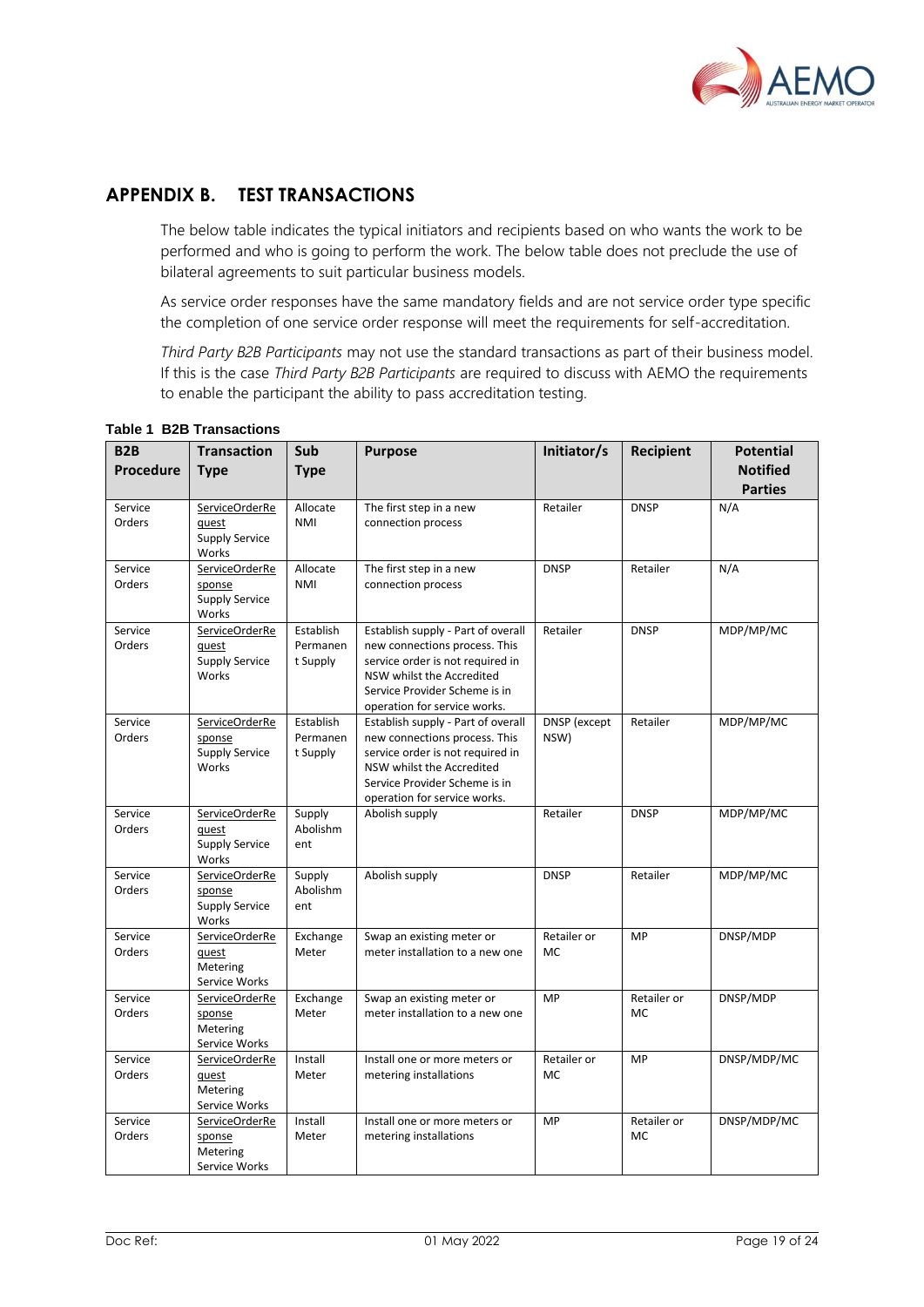

| B <sub>2</sub> B                                       | <b>Transaction</b>                                    | Sub                     | <b>Purpose</b>                                                                                                                                                                                                                                | Initiator/s                                  | <b>Recipient</b>                             | <b>Potential</b>                  |
|--------------------------------------------------------|-------------------------------------------------------|-------------------------|-----------------------------------------------------------------------------------------------------------------------------------------------------------------------------------------------------------------------------------------------|----------------------------------------------|----------------------------------------------|-----------------------------------|
| <b>Procedure</b>                                       | <b>Type</b>                                           | <b>Type</b>             |                                                                                                                                                                                                                                               |                                              |                                              | <b>Notified</b><br><b>Parties</b> |
| Service<br>Orders                                      | ServiceOrderRe<br>quest<br>Metering<br>Service Works  | Remove<br>Meter         | Remove meter where there<br>are 2 or more meters<br>The removal of redundant<br>meters.<br>A Remove Meter used to<br>remove the last meter on site<br>should be accompanied with a<br>Supply Abolishment sent to the<br>DNSP.                 | Retailer or<br>МC                            | MP or DNSP<br>for Type 5/6<br>or VIC)        | DNSP/MDP/MC                       |
| Service<br>Orders                                      | ServiceOrderRe<br>sponse<br>Metering<br>Service Works | Remove<br>Meter         | Remove meter where there<br>are 2 or more meters<br>The removal of redundant<br>meters.<br>A Remove Meter used to<br>remove the last meter on site<br>should be accompanied with a<br>Supply Abolishment sent to the<br>DNSP.                 | DNSP (type<br>5/6 or VIC) or<br>MP           | Retailer or<br>MC                            | DNSP/MDP/MC                       |
| Service<br>Orders                                      | ServiceOrderRe<br>quest<br>Re-energisation            | Recipient<br>Discretion | Re-Energise the customer using<br>standard practice                                                                                                                                                                                           | Retailer                                     | DNSP or MP<br>or MC                          | MDP/DNSP/MP/<br>MC                |
| Service<br>Orders                                      | ServiceOrderRe<br>sponse<br>Re-energisation           | Recipient<br>Discretion | Re-Energise the customer using<br>standard practice                                                                                                                                                                                           | DNSP or MP<br>or MC                          | Retailer                                     | MDP/MP/MC                         |
| Service<br>Orders                                      | ServiceOrderRe<br>quest<br>De-energisation            | Recipient<br>Discretion | De-Energise the customer using<br>standard practice                                                                                                                                                                                           | Retailer                                     | DNSP or MP<br>or MC                          | MDP/DNSP/MP/<br>MC                |
| Service<br>Orders                                      | ServiceOrderRe<br>sponse<br>De-energisation           | Recipient<br>Discretion | De-Energise the customer using<br>standard practice                                                                                                                                                                                           | DNSP or MP<br>or MC                          | Retailer                                     | MDP/MP/MC                         |
| Service<br>Orders                                      | ServiceOrderRe<br>quest<br>Miscellaneous              | N/A                     | Request that is not covered by<br>another service order                                                                                                                                                                                       | Retailer or<br>DNSP or MP<br>or MDP or<br>MC | Retailer or<br>DNSP or MP<br>or MDP or<br>MC | As agreed                         |
| Service<br>Orders                                      | ServiceOrderRe<br>sponse<br>Miscellaneous             | N/A                     | Request that is not covered by<br>another service order                                                                                                                                                                                       | Retailer or<br>DNSP or MP<br>or MDP or<br>MC | Retailer or<br>DNSP or MP<br>or MDP or<br>MC | As agreed                         |
| Customer<br>and Site<br>Details<br>Notification        | CustomerDetail<br>sRequest                            | N/A                     | Request from a DNSP or an MP<br>to a Retailer to supply the<br>Customer and Life-support<br>details                                                                                                                                           | DNSP or MP<br>or MC                          | Retailer                                     | N/A                               |
| Customer<br>and Site<br>Details<br>Notification        | <b>CustomerDetail</b><br>sNotification                | N/A                     | Customer and Life support<br>details issued to DNSP or MP<br>after update or on request                                                                                                                                                       | Retailer                                     | DNSP and if<br>agreed MP or<br>МC            | N/A                               |
| Customer<br>and Site<br><b>Details</b><br>Notification | SiteAccessRequ<br><u>est</u>                          | N/A                     | Request from a Retailer to<br>obtain a copy of the Site access<br>and hazard information.                                                                                                                                                     | Retailer or<br>MP or DNSP<br>or MC           | Retailer or<br>MP or DNSP<br>or MC           | N/A                               |
| Customer<br>and Site<br>Details<br>Notification        | SiteAccessNotifi<br>cation                            | N/A                     | Publication of Site access and<br>hazard information. Typically<br>this is from a Retailer to a DNSP<br>or MP whenever the data<br>changes, but can also be from<br>a DNSP or MP to a Retailer<br>based on receiving a site access<br>request | Retailer or<br>DNSP or MP<br>or MC           | DNSP or MP<br>or Retailer or<br>MC           | N/A                               |
| One Way<br>Notifications                               | NoticeofMeteri<br>ngWorks                             | N/A                     | Informs the DNSP about the<br>details of a recently completed<br>metering works                                                                                                                                                               | MP or MC                                     | <b>DNSP</b>                                  | N/A                               |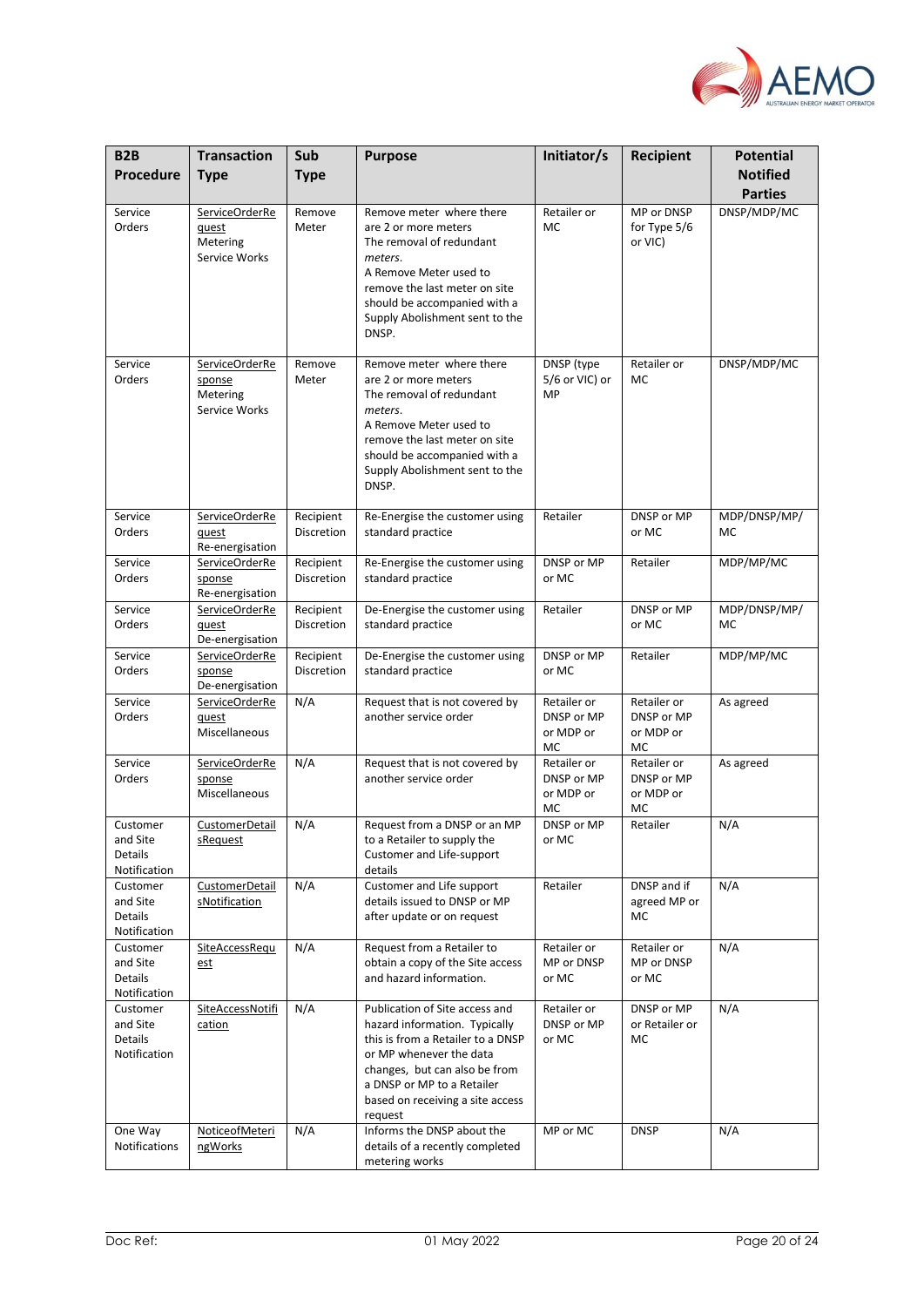

| <b>B2B</b><br><b>Procedure</b>  | <b>Transaction</b><br><b>Type</b>                            | Sub<br><b>Type</b> | <b>Purpose</b>                                                                                                                                                                      | Initiator/s                               | <b>Recipient</b>                                      | <b>Potential</b><br><b>Notified</b><br><b>Parties</b> |
|---------------------------------|--------------------------------------------------------------|--------------------|-------------------------------------------------------------------------------------------------------------------------------------------------------------------------------------|-------------------------------------------|-------------------------------------------------------|-------------------------------------------------------|
| One Way<br>Notifications        | MeterFaultandI<br>ssueNotificatio<br>$\overline{\mathsf{n}}$ | N/A                | Informs a Retailer about a<br>meter fault. Can be from an<br>MP, MC or a DNSP in the case<br>of Type 5 and 6 meters                                                                 | MP or DNSP<br>or MC                       | Retailer                                              | N/A                                                   |
| One Way<br><b>Notifications</b> | PlannedInterru<br>ptionNotificatio<br>ℶ                      | N/A                | Informs a DNSP about planned<br>interruptions on the network                                                                                                                        | Retailer or<br><b>MC</b>                  | <b>DNSP</b>                                           | N/A                                                   |
| One Way<br><b>Notifications</b> | NotifiedParty                                                | N/A                | A special purpose transaction<br>used to inform Notified parties<br>of the state of a service order<br>process. (to be tested only if<br>party is going to use this<br>transaction) | Retailer or<br><b>MC</b>                  | Any                                                   | Any                                                   |
| Meter Data<br>Process           | ProvideMeterD<br>ataRequest                                  | N/A                | Request to provide meter data                                                                                                                                                       | Retailer or<br>DNSP or MDP<br>or DRSP     | <b>MDP</b>                                            | N/A                                                   |
| Meter Data<br>Process           | ProvideMeterD<br>ataResponse                                 | N/A                | Response to provide meter<br>data                                                                                                                                                   | <b>MDP</b>                                | Retailer or<br>DNSP or MDP<br>or DRSP                 | N/A                                                   |
| Meter Data<br>Process           | VerifyMeterDat<br>aRequest                                   | N/A                | Request to verify meter data                                                                                                                                                        | Retailer or<br>DNSP or New<br>MDP or DRSP | MDP or old<br><b>MDP</b>                              | N/A                                                   |
| Meter Data<br>Process           | VerifyMeterDat<br>aResponse                                  | N/A                | Response to verify meter data                                                                                                                                                       | <b>MDP</b>                                | Retailer or<br>DNSP or MDP<br>or DRSP                 | N/A                                                   |
| Meter Data<br>Process           | MeterDataNotif<br>ication                                    | N/A                | Provision / delivery of meter<br>data to market participants                                                                                                                        | <b>MDP</b>                                | Retailer or<br>DNSP or MDP<br>or MC or<br><b>DRSP</b> | N/A                                                   |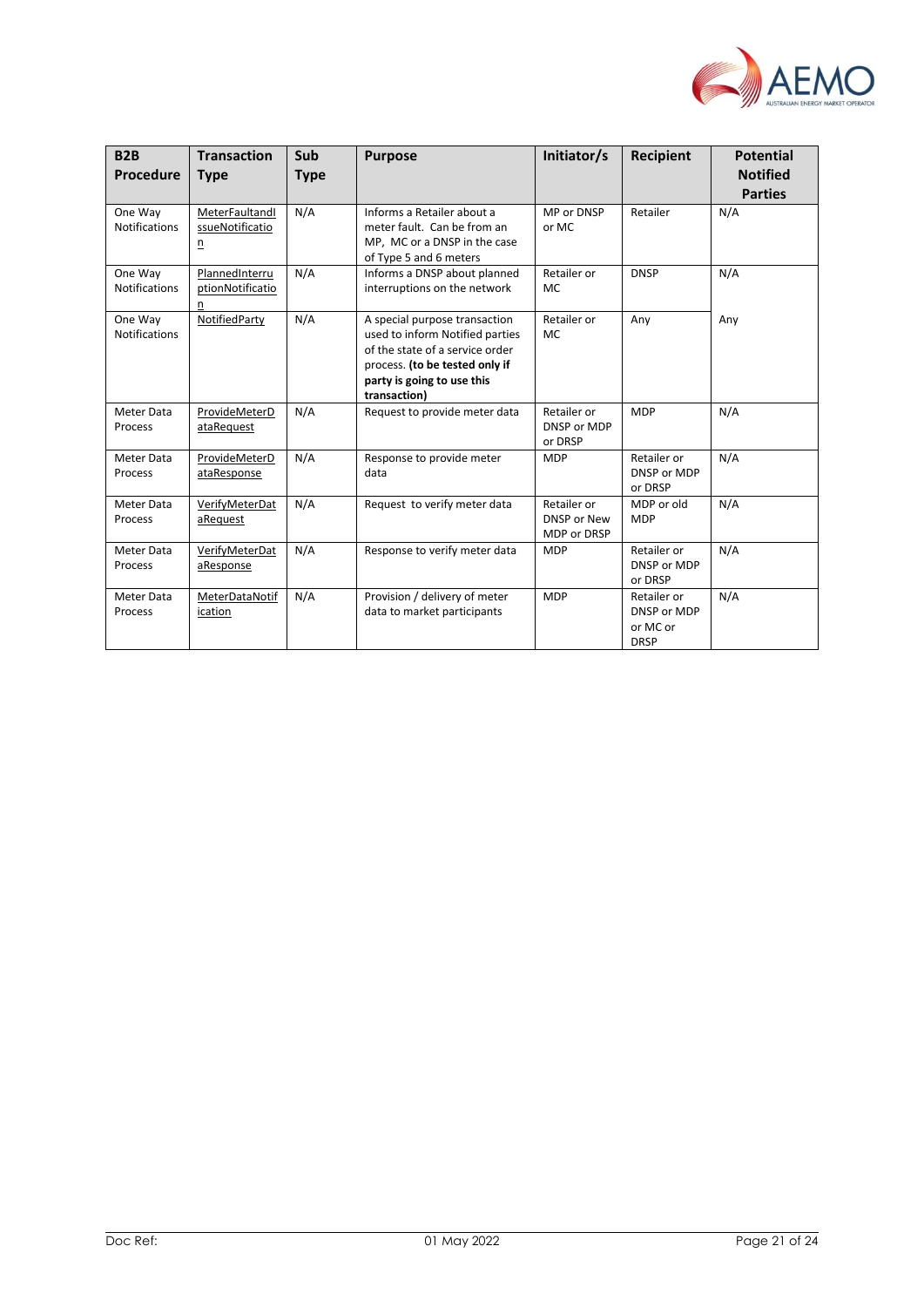

# **APPENDIX C. THIRD PARTY B2B PARTICIPANT ACCREDITATION CHECKLIST**

<span id="page-21-0"></span>

| <b>No</b>      | <b>Topic</b>     | <b>Description</b>                                                                                                                                                                                                                                                                                                                                                                                                                                                                                                                                                                                                                                                                                                                                                                    | <b>Applicant Response</b> |
|----------------|------------------|---------------------------------------------------------------------------------------------------------------------------------------------------------------------------------------------------------------------------------------------------------------------------------------------------------------------------------------------------------------------------------------------------------------------------------------------------------------------------------------------------------------------------------------------------------------------------------------------------------------------------------------------------------------------------------------------------------------------------------------------------------------------------------------|---------------------------|
|                | Entity           | If the applicant is an unincorporated partnership, please provide<br>evidence of the legitimacy of the partnership, such as a partnership<br>agreement.                                                                                                                                                                                                                                                                                                                                                                                                                                                                                                                                                                                                                               |                           |
| 2              | Entity           | If the applicant is part of a conglomerate or group of companies,<br>please provide a diagram detailing the relationships between the<br>applicant and each other member in the conglomerate or group.                                                                                                                                                                                                                                                                                                                                                                                                                                                                                                                                                                                |                           |
| 3              | <b>Resources</b> | Please provide a copy of the applicant's organisation chart and<br>position descriptions for each technical and management role.<br>Where the applicant forms part of a larger, unrelated business, the<br>organisation chart should focus on that part of the organisation that<br>is relevant to the type of application being made, and indicate how<br>that part of the organisation links back to the rest of the organisation.<br>For example, if a shopping centre owner/operator seeks to be<br>accredited and registered as an ENM, the organisation chart should<br>provide a granular picture of that part of the organisation proposed<br>to be providing embedded network management services, and<br>indicate the links back to the upper echelons of the organisation. |                           |
| $\overline{4}$ | Compliance       | Please provide a description of the applicant's compliance<br>management system, including copies of compliance policies and<br>procedures addressing relevant energy laws, safety and<br>environmental laws, workplace laws and other laws that are relevant<br>to the applicant's requested category of accreditation.                                                                                                                                                                                                                                                                                                                                                                                                                                                              |                           |
| 5              | Compliance       | Please provide details of compliance training undertaken by each<br>worker employed by the applicant, and all sub-contractor<br>employees. This includes records of relevant training undertaken<br>by individuals and the results of any testing.                                                                                                                                                                                                                                                                                                                                                                                                                                                                                                                                    |                           |
| 6              | Compliance       | How is worker/sub-contractor employee knowledge assessed in<br>relation to the NER and applicable procedures under the NER?                                                                                                                                                                                                                                                                                                                                                                                                                                                                                                                                                                                                                                                           |                           |
| $\overline{7}$ | Compliance       | In the last 7 years, has the applicant been the subject of an Australia<br>Energy Regulator (or any of its state-based predecessors)<br>investigation or ever been charged with offences against electricity<br>regulatory laws/rules/codes? If so, what were the outcomes?                                                                                                                                                                                                                                                                                                                                                                                                                                                                                                           |                           |
| 8              | Compliance       | Please provide a copy of the applicant's data retention policy and<br>procedures covering all aspects of data handling.                                                                                                                                                                                                                                                                                                                                                                                                                                                                                                                                                                                                                                                               |                           |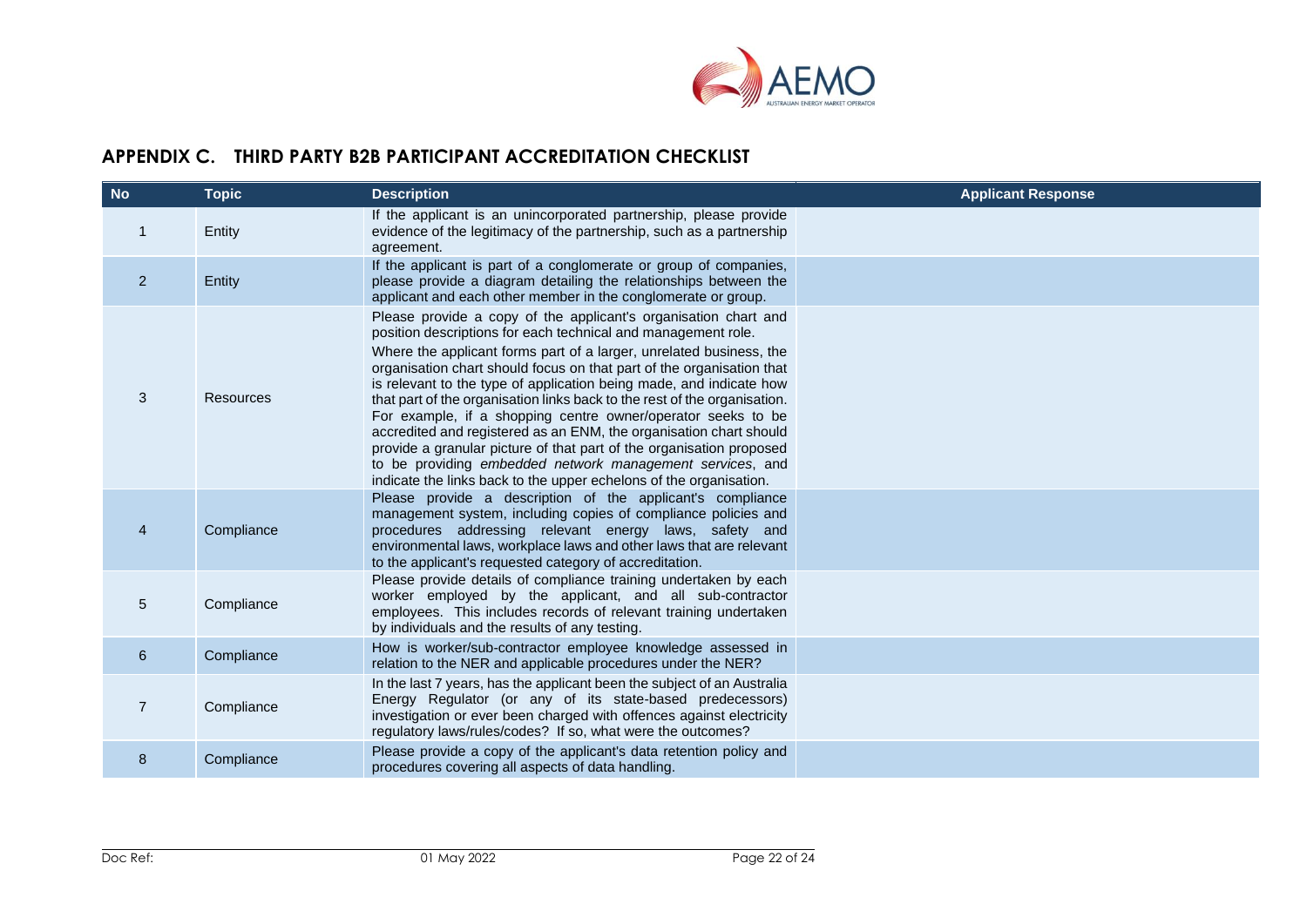

| <b>No</b> | <b>Topic</b>           | <b>Description</b>                                                                                                                                                                                                                                                                                                                                                | <b>Applicant Response</b> |
|-----------|------------------------|-------------------------------------------------------------------------------------------------------------------------------------------------------------------------------------------------------------------------------------------------------------------------------------------------------------------------------------------------------------------|---------------------------|
| 9         | Compliance             | Please provide a copy of the applicant's delegation policies or<br>manual, indicating how each worker and each sub-contractor's<br>employees are delegated the authority to perform functions under<br>the NER and each applicable procedure under the NER.                                                                                                       |                           |
| 10        | Compliance             | Please provide a copy of the applicant's change management<br>policies and procedures. How are these audited?                                                                                                                                                                                                                                                     |                           |
| 11        | <b>IT Systems</b>      | Please provide a description of the applicant's IT system<br>architecture, system capacity, scalability and interfaces between the<br>applicant's infrastructure and other relevant systems for all<br>transactions to the MSATS participant inbox, including relevant<br>diagrams and other supporting documentation.                                            |                           |
| 12        | <b>IT Systems</b>      | Please provide a copy of relevant policies and procedures for the<br>back-up of data collected by the applicant's systems.                                                                                                                                                                                                                                        |                           |
| 13        | <b>IT Systems</b>      | Please provide a copy of the applicant's IT policies and procedures<br>for secure access to systems, including read/write authorisations,<br>cyber security measures and virus defence strategies.                                                                                                                                                                |                           |
| 14        | <b>IT Systems</b>      | Please provide a test summary report, associated test results and<br>certifications or accreditation for each system, including details of all<br>defects, workarounds for any outstanding defects in the applicant's<br>IT systems, including functional, end-to-end system and regression<br>testing, which has been formally approved by an authorised person. |                           |
| 15        | <b>Risk Management</b> | Please provide a copy of the applicant's risk management policies<br>and procedures, anti-fraud and corruption policies and procedures.<br>How are these audited?                                                                                                                                                                                                 |                           |
| 16        | Confidentiality        | Please provide a copy of the applicant's policies and procedures for<br>the handling of information that is confidential within the context of<br>Chapter 7 of the NER, and how the applicant will preserve the<br>confidentiality of that information.                                                                                                           |                           |
| 17        | Confidentiality        | Please provide a copy of the applicant's confidential information<br>policy, privacy policy or any other relevant policy in the context of<br>the confidentiality of information under Chapter 7 of the NER,<br>policies and procedures on access to IT systems and access to the<br>applicant's work premises.                                                   |                           |
| 18        | Confidentiality        | Please provide a copy of the applicant's policies and procedures<br>concerning third party access rights to metering data and NMI<br>standing data howsoever held by the applicant.                                                                                                                                                                               |                           |
| 19        | Confidentiality        | Please confirm how the applicant will ensure that any overseas sub-<br>contractors have systems in place that comply with Australian<br>privacy laws.                                                                                                                                                                                                             |                           |